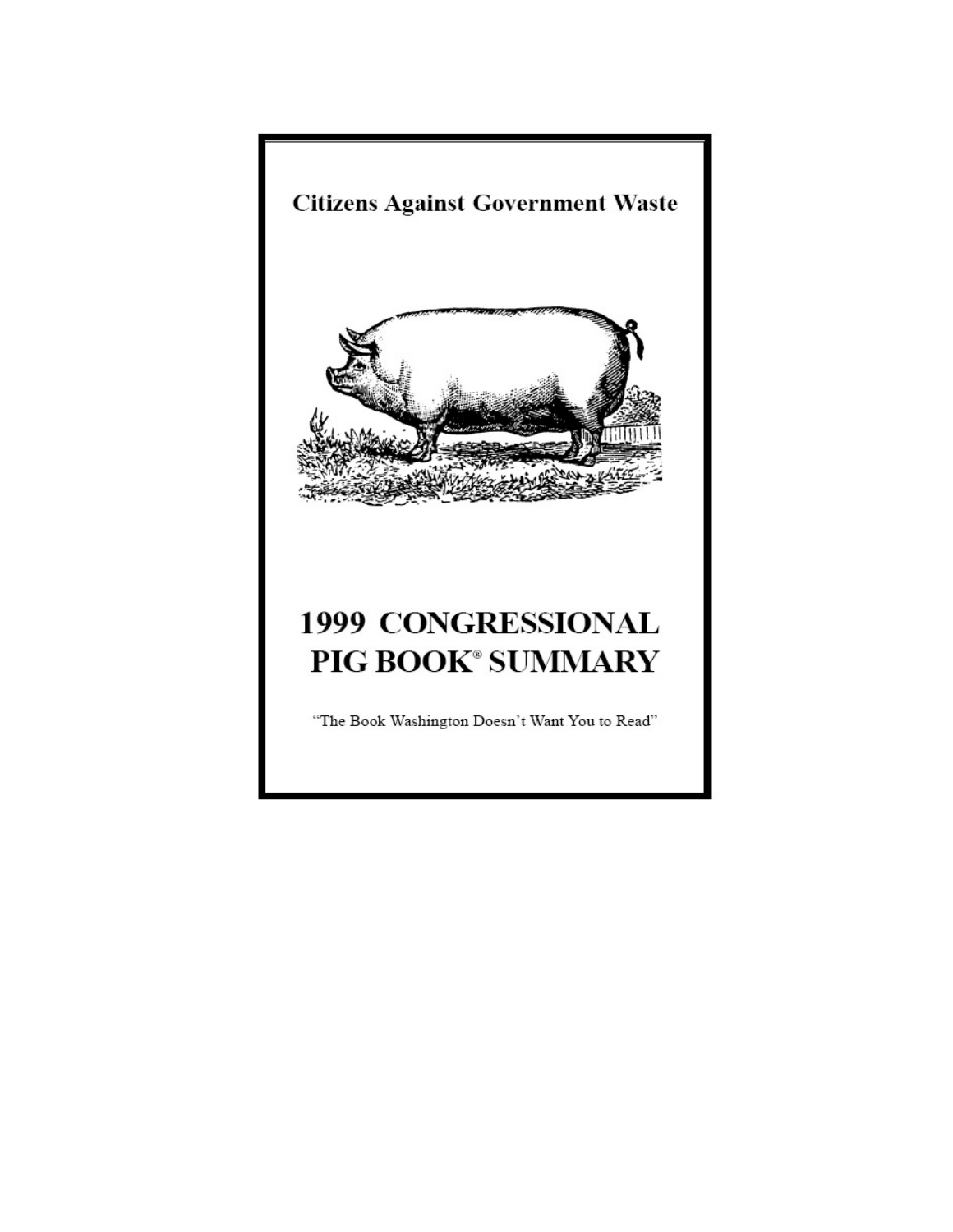### **INTRODUCTION**

During 1998 and early 1999, a political drama unlike any other in history played itself out in Washington. But as the eyes of taxpayers were riveted on scandal and impeachment, they may have missed the longest running show in town – the continuing play about pork-barrel spending that personifies politics, money, and power. Citizens Against Government Waste's CAGW fiscal year (FY) *1999 Congressional Pig Book* chronicles the latest spending spree masterminded by the House and Senate appropriators.

The 13 appropriations bills were the stages on which this taxpayer tragedy was set. But the appropriators weren't acting – they were determined to make sure their backroomdealing network remained intact. In the saddest chapter of the year, Congress folded eight appropriations bills into one 3,000 page Omnibus Appropriations Act. Members of the Senate and House barely had 24 hours to digest the bill before the final floor vote.

After the curtain closed on that Act and the other five appropriations bills, CAGW counted 2,838 pork-barrel projects totaling \$12 billion in the FY 1999 budget. That's an increase of 32 percent, or 695 projects, over FY 1998. Heeding CAGW's call to stop squandering defense dollars, Pentagon pork was \$2.4 billion less than FY 1998. That means there was \$1.3 billion more in pork in all of the other bills combined, and those bills contained some large slabs of bacon.

The top three increases from FY 1998 to FY 1999 were: Treasury/Postal from \$16.5 million to \$469.8 million (2,747 percent); District of Columbia from \$8 million to \$32.7 million (308 percent); and Energy and Water from \$460 million to \$950 million (106 percent).

Alaska led the country with a per capita total of \$273.76 (\$168 million). The runners-up were Hawaii with \$155.56 per capita (\$185 million) and Montana with \$97.00 per capita (\$85 million).

One of the leading actors in both dramas was appropriations veteran Sen. Robert Byrd (D-W.Va.). Sen. Byrd became the first billion-dollar man in *Pig Book* history by securing \$97 million in pork in FY 1999 for his state. Though hailed as the voice of reason during the impeachment debate, demanding proper respect for "the process," his \$1 billion in pork came, as always, at the expense of the budget process. The senator's act is wearing taxpayers' wallets thin.

Taxpayers breathed a sigh of relief after the curtain came down on the  $105<sup>th</sup>$  Congress.  $CAGW$  hopes that when the  $106<sup>th</sup>$  Congress writes the script for the next two years, the usual snippets of pork remain on the cutting room floor.

The 366 projects, totaling \$1.4 billion, in this year's *Congressional Pig Book Summary* symbolize the most egregious examples of pork. As in previous years, all of the items in the *Congressional Pig Book Summary* meet at least one of CAGW's seven criteria, but most satisfy at least two: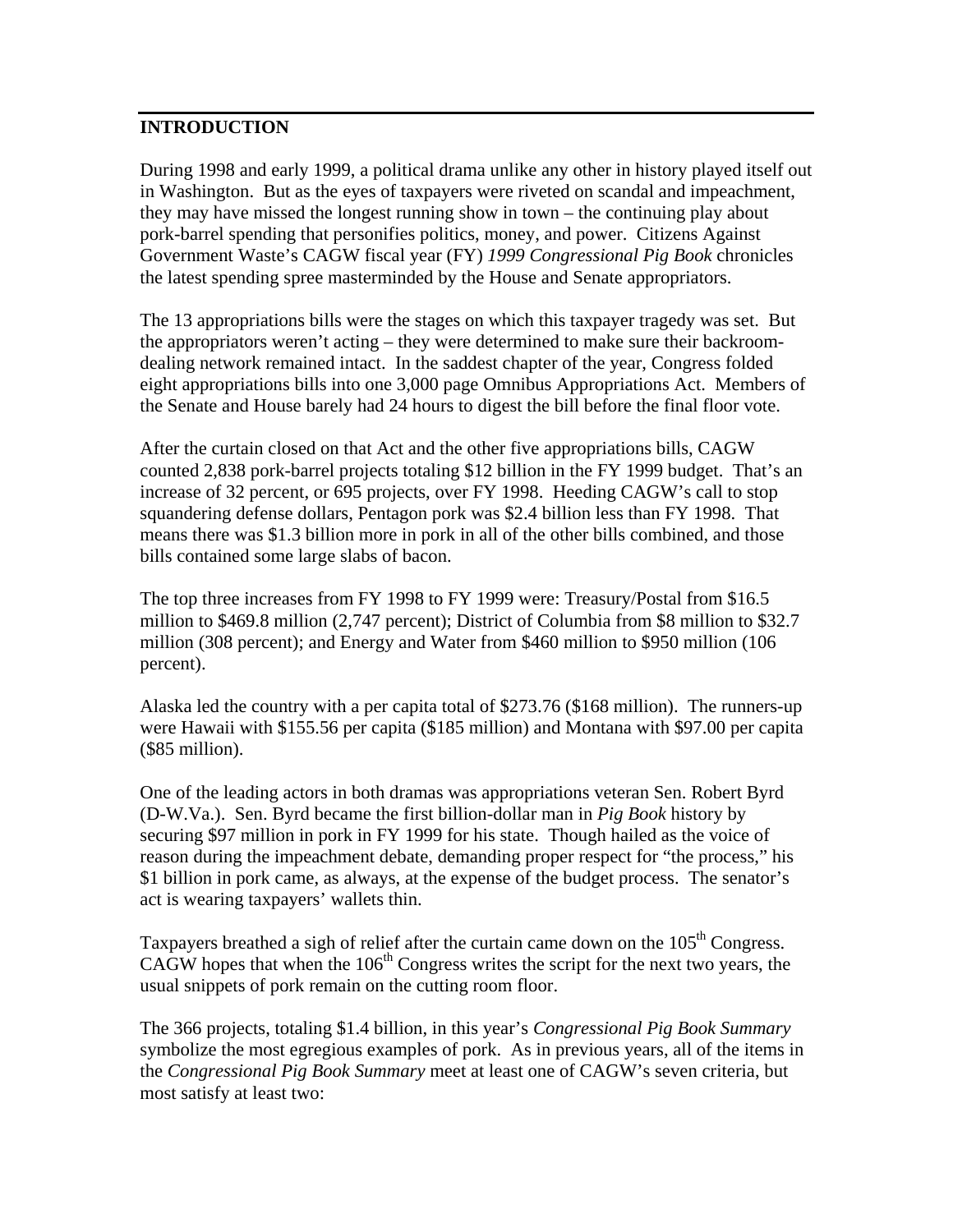- Requested by only one chamber of Congress;
- Not specifically authorized;
- Not competitively awarded;
- Not requested by the President;
- Greatly exceeds the President's budget request or the previous year's funding;
- Not the subject of congressional hearings; or
- Serves only a local or special interest.

# **I. AGRICULTURE**

Cooperative State Research, Education and Extension Service (CSREES) special research grants continue to be the cookie jar into which all appropriators dip their hands. United States Department of Agriculture (USDA) officials have traditionally frowned on the practice of funding grants that cater to only one state or commodity. However, from Aegilops cylindricum to wool research, Congress continues to ignore USDA's pleas. In addition, a large number of these grants have evolved into virtual entitlements. The tally for special research grants for fiscal year (FY) 1999 is \$63 million, even though USDA officials only requested \$12 million. Total agriculture pork in FY 1999 is \$118.6 million, or 1 percent less than in FY 1998.

Examples of wasteful CSREES grants in FY 1999 include:

\$5,136,000 for wood utilization research (Idaho, Maine, Mich., Minn., Miss., N.C., Ore., & Tenn.). USDA officials concede that this research is nothing more than corporate welfare: "[t]he goal is to generate new knowledge that will benefit the forest industry." This project has received \$50.9 million since 1985. (Let's knock on "wood utilization" that this is the final year of funding.)

\$1,000,000 for the viticulture consortium. More corporate welfare: USDA officials testified that "[t]he research being carried out is designed to help the viticulture and wine industries remain competitive in the U.S. and global market." Since 1996, \$2.8 million has been appropriated for such research.

\$800,000 for the Food and Agriculture Policy Research Institute (FAPRI). USDA admits that no formal evaluation of this program has been conducted. Even though taxpayers fund FAPRI, there is no requirement that its studies be made available to the public, as evidenced by the lack of publicity surrounding its 1996 report criticizing the sugar program – which only became widely available *after* Congress vetoed to continue the controversial program.

\$381,000 added by the House for the Center for Innovative Food Technology. Even though USDA officials testified in late February 1998 that the research projects would be completed *in* February 1998, "it is anticipated that funding will be required through fiscal year 2000 to achieve self-sufficiency."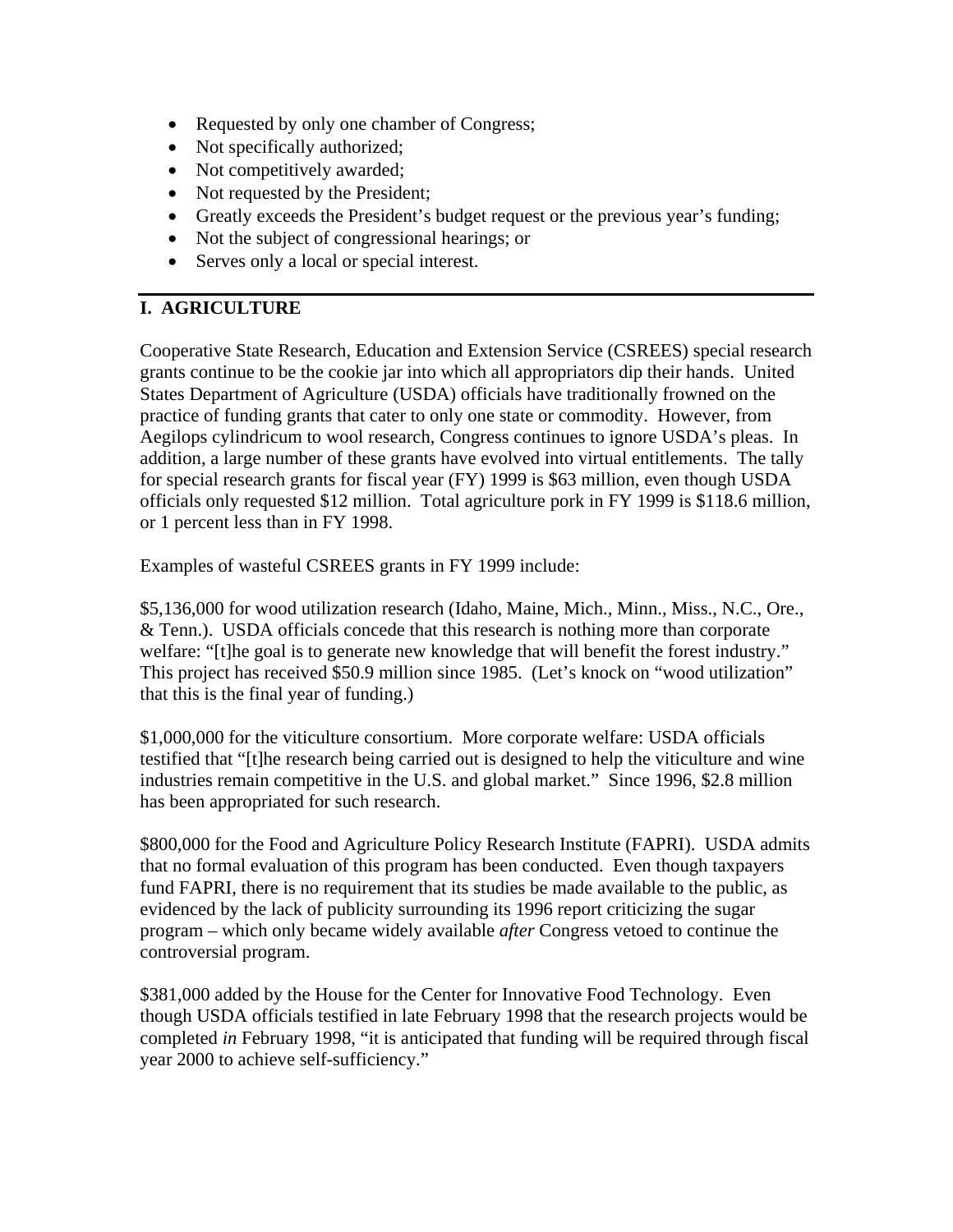\$330,000 for aquaculture research in Louisiana. USDA officials testified that "[t]he principal research indicates that there is a need to improve production efficiency for a number of important aquaculture species in order to enhance the profitability and sustainability of the aquaculture in this region." So far, \$2.8 million has been appropriated for such research. (Another prime example of parochial pork.)

\$220,000 for lowbush blueberry research in Maine. Maine produces 99 percent of all lowbush blueberries in the United States, and the USDA admits that "[t]his work is of major local interest and helps maintain the continued availability and high quality of this native fruit commodity." The only nonfederal support (\$65,000) comes from the collection of blueberry tax funds. Since 1990, \$2 million has been appropriated for such research.

\$200,000 added by the Senate for the Center for Rural Studies in the state of Senate appropriator Patrick Leahy (D-Vt.). A portion of this grant money is to be used for analytical reports to guide the development of Vermont retail shopping areas and strategies for using the World Wide Web to disseminate information. No formal evaluation of this project has been undertaken by the USDA. Since 1992, \$437,000 has been appropriated for this research.

\$131,000 added by the Senate for agricultural diversification and specialty crops in the state of Senate appropriator Daniel Inouye (D-Hawaii). Along with their "lei project," researchers are also trying to obtain marketing orders for Maui onion growers. Since 1988, \$1.7 million has been appropriated for such research.

\$100,000 for Vidalia onion research in the state of House Agriculture Appropriations subcommittee member Jack Kingston (R-Ga.). According to testimony by USDA officials, this research will solely benefit the state of Georgia and the Vidalia onion industry. (This pork brings tears to the eyes of taxpayers.)

#### *Being the Agriculture Subcommittee Chairman sure has its advantages:*

\$6,700,000 added by the House for the Jornada Range research station in the district of House Agriculture Appropriations Subcommittee Chairman Joe Skeen (R-N.M.).

\$5,886,000 added by the Senate for projects in the state of Senate Agriculture Appropriations Subcommittee Chairman Thad Cochran (R-Miss.): \$1,100,000 for the National Warmwater Aquaculture Center in Stoneville; \$750,000 for natural products research; \$750,000 for soybean and corn research; \$592,000 for aquaculture research; \$583,000 for Mississippi Valley State University; \$500,000 for manure handling and disposal research; \$308,000 for alternative marine and fresh water species research; \$305,000 for seafood and aquaculture harvesting, processing, and marketing research; \$250,000 for small fruits research; \$250,000 for cotton ginning research; \$250,000 for mycoplasma research; \$148,000 for delta rural revitalization research; and \$100,000 for an extension specialist.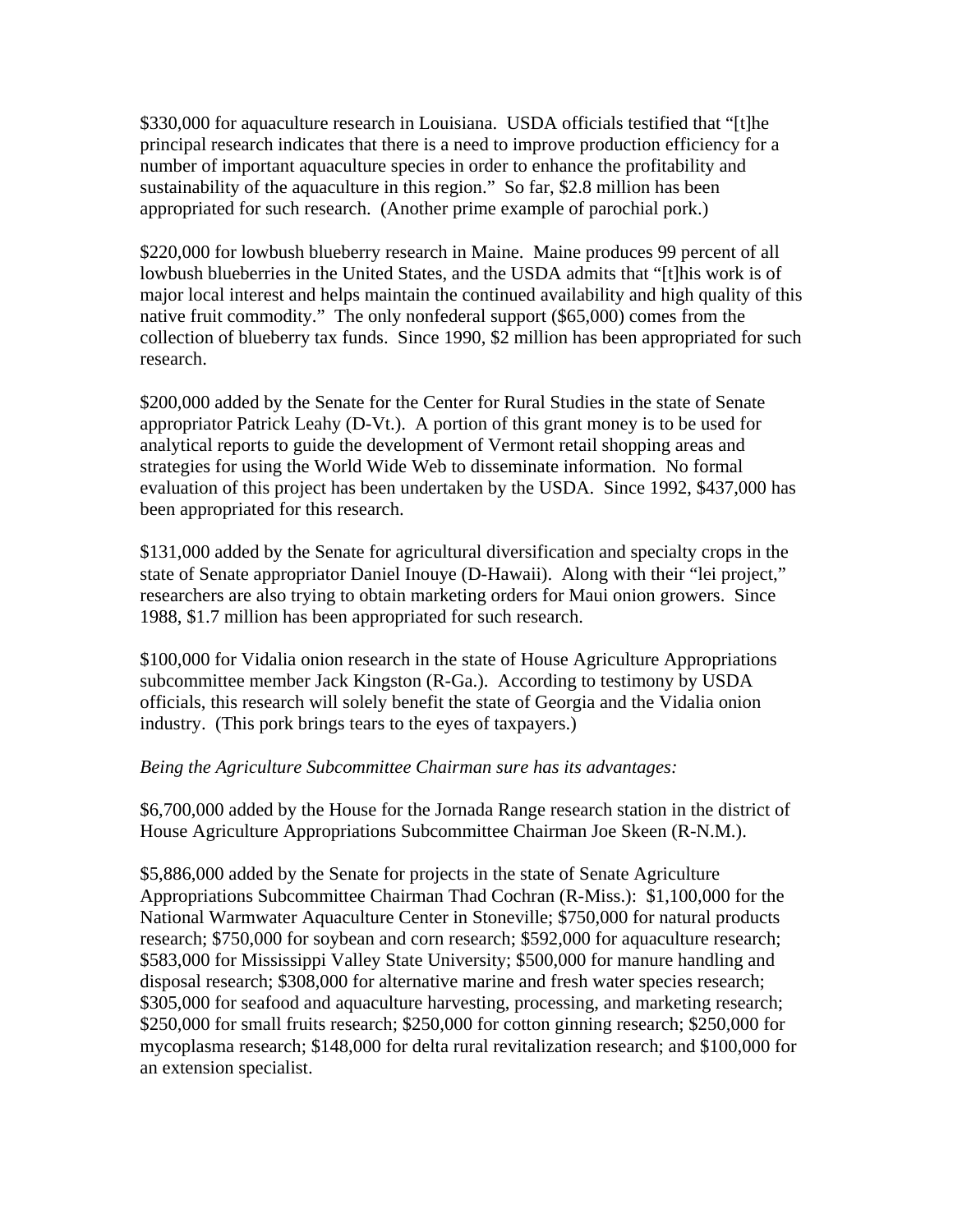*The following projects were added without a budget request from the Administration:*

\$6,150,000 added by the House for the Western Human Nutrition Center in the district of House Agriculture Appropriations subcommittee member Vic Fazio (D-Calif.).

\$3,696,000 added by the Senate for projects in the state of Senate Agriculture Subcommittee Ranking Member Dale Bumpers (D-Ark.): \$1,400,000 for rice research; \$1,250,000 for the Institute for Food Science and Engineering; \$750,000 for a fish farming experiment laboratory; \$197,000 for beef producers' improvement; and \$99,000 for an extension specialist. (This is truly a Bumpers' crop of pork.)

\$3,354,000 for shrimp aquaculture (Ariz., Hawaii, Mass., Miss., & S.C.). (Ariz., Hawaii, Mass., Miss.,  $\&$  S.C.). (Unless the USDA is now in the catering business and is making fried shrimp, what is this research doing in Arizona?)

\$3,250,000 added by the Senate and in conference for projects in the state of Senate Appropriations Committee Ranking Member Robert Byrd (D-W.Va.): \$2,000,000 for the National Center for Cool and Cold Water Aquaculture (\$15.9 million has been appropriated for this project even though construction has not begun); \$750,000 aquaculture project and marketing development; \$250,000 for the Appalachian fruit research station; and \$250,000 for agriculture waste utilization.

\$750,000 added by the Senate for grasshopper research in the state of Senate Appropriations Committee Chairman Ted Stevens (R-Alaska).

### *The following CSREES special research grants were added in conference:*

\$250,000 for infectious disease research in the state of Senate appropriator Ben "Nighthorse" Campbell (R-Colo.) and House appropriator David Skaggs (D-Colo.).

\$150,000 for Brucellosis vacinos research in the state of Senate appropriator Conrad Burns (R-Mont.).

\$150,000 for Chesapeake Bay agreocology in the state of Senate appropriator Barbara Mikulski (D-Md.) and House appropriator Steny Hoyer (D-Md.).

# **II. COMMERCE, JUSTICE, STATE AND THE JUDICIARY**

*The Department of Commerce itself is a hodgepodge of corporate welfare and waste. The Department of Justice's (DOJ) misguided assault on the high-tech industry is a good indication of its problems. Combine the two, add a dash of the State Department, and you have a unique blend of waste and mismanagement. Fortunately for taxpayers, Commerce/Justice/State pork was cut by more than half from last year, from \$470 million to \$223 million.* 

*Here are some of the items that Congress slipped in:*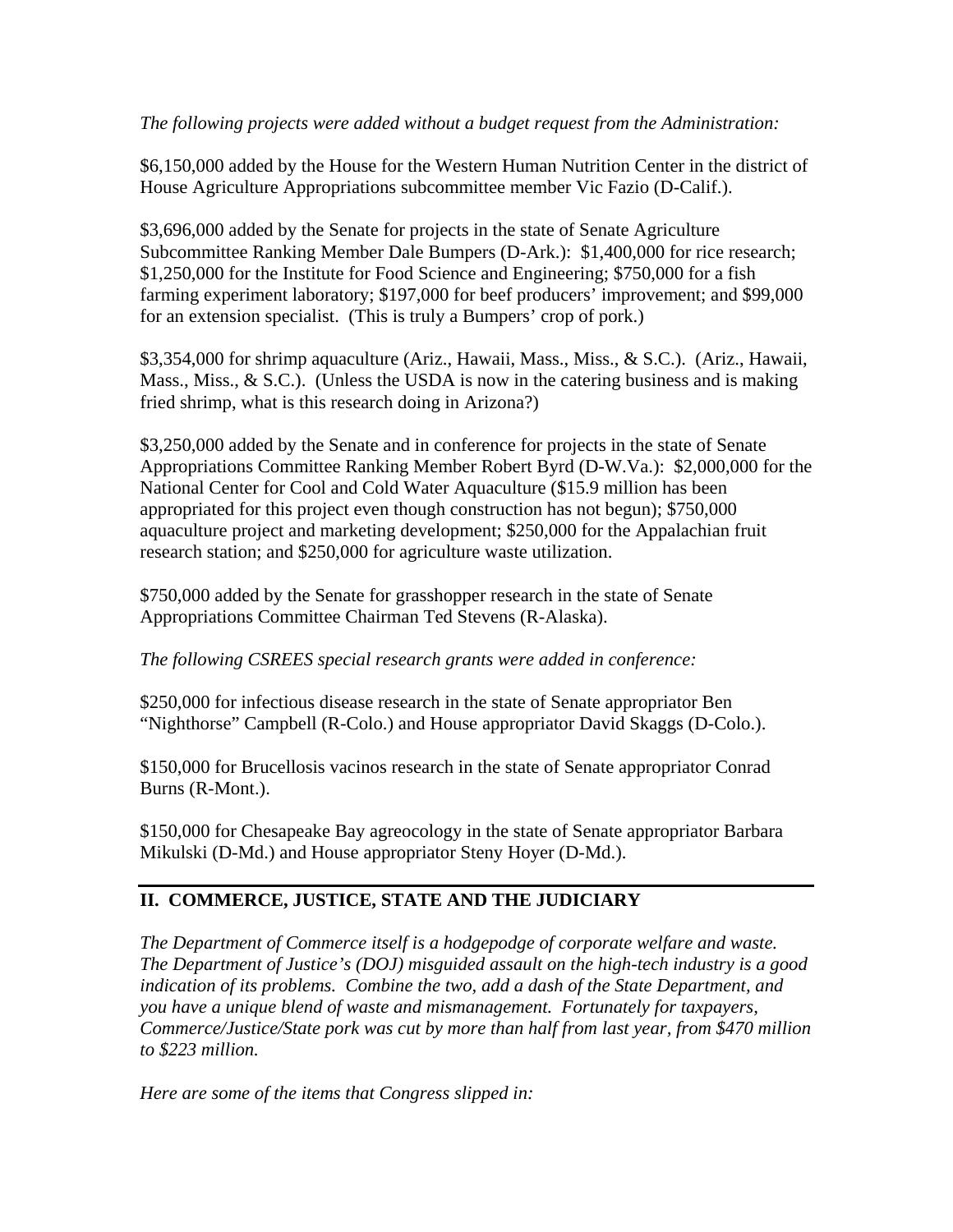\$13,950,000 added by the Senate in the state of Senate Commerce Appropriations Subcommittee Ranking Member Ernest F. Hollings (D-S.C.): \$10,900,000 for the Charleston Border Patrol Academy; \$3,000,000 for the I-85 police technology initiative in Anderson, Greenville, and Spartanburg counties; and \$50,000 to increase staffing at a DOJ office in Columbia.

\$12,500,000 added by the Senate for the East/West Center in Hawaii, which works to promote better relations and understanding between the United States and the nations of Asia and the Pacific through cooperative research, study, and training programs. Although there was a budget and Senate request for this project, the House refused to give it any funds. The House Committee pointed out that the center can solicit private contributions or compete for federal grants to support its activities, so it does not need a direct federal subsidy.

\$8.660,000 added by the Senate in the state of Senate Commerce Appropriations Subcommittee Chairman Judd Gregg (R-N.H.): \$7,000,000 for the New Hampshire Department of Public Safety for the development of a digital radio system; \$1,500,000 for the Safety Department's Operation Streetsweeper; and \$160,000 for stream quality monitoring.

\$8,250,000 added by the House for the payment to the Asia Foundation account. Even though there was a budget request, the Senate Committee did not appropriate any money, stating "the Asia Foundation is a nongovernmental grantmaking organization that Congress has repeatedly urged to aggressively pursue private funds to support its activities. The Committee believes that the time has come for the Asia Foundation to graduate from public support."

\$6,925,000 added by the Senate in the state of Senate appropriator Robert Bennett (R-Utah): \$5,000,000 for the Utah Communications Agency Network; \$1,000,000 for the Northern Utah Methamphetamine Initiative; and \$925,000 for the Utah State Olympic Safety Command to develop a public safety master plan for the 2002 Winter Olympics.

\$4,625,000 added by the Senate in the state of Senate appropriator Pete Domenici (R-N.M.) for the Artesia law enforcement training center.

\$4,100,000 added by the Senate and in conference in the state of Senate Appropriations Committee Chairman Ted Stevens (R-Alaska): \$2,400,000 for Anchorage Mobile Data Terminals; \$650,000 to develop local juvenile justice programs in rural Alaska; \$650,000 for the Alaskan Village Public Safety Program; and \$400,000 for the Fairbanks Police Department.

\$2,000,000 for the New Mexico Institute of Mining and Technology for the National Energetic Materials Research and Testing Center in the district of House appropriator Joe Skeen (R-N.M.). (To be politically correct, lazy materials should also have received funding in FY 1999.)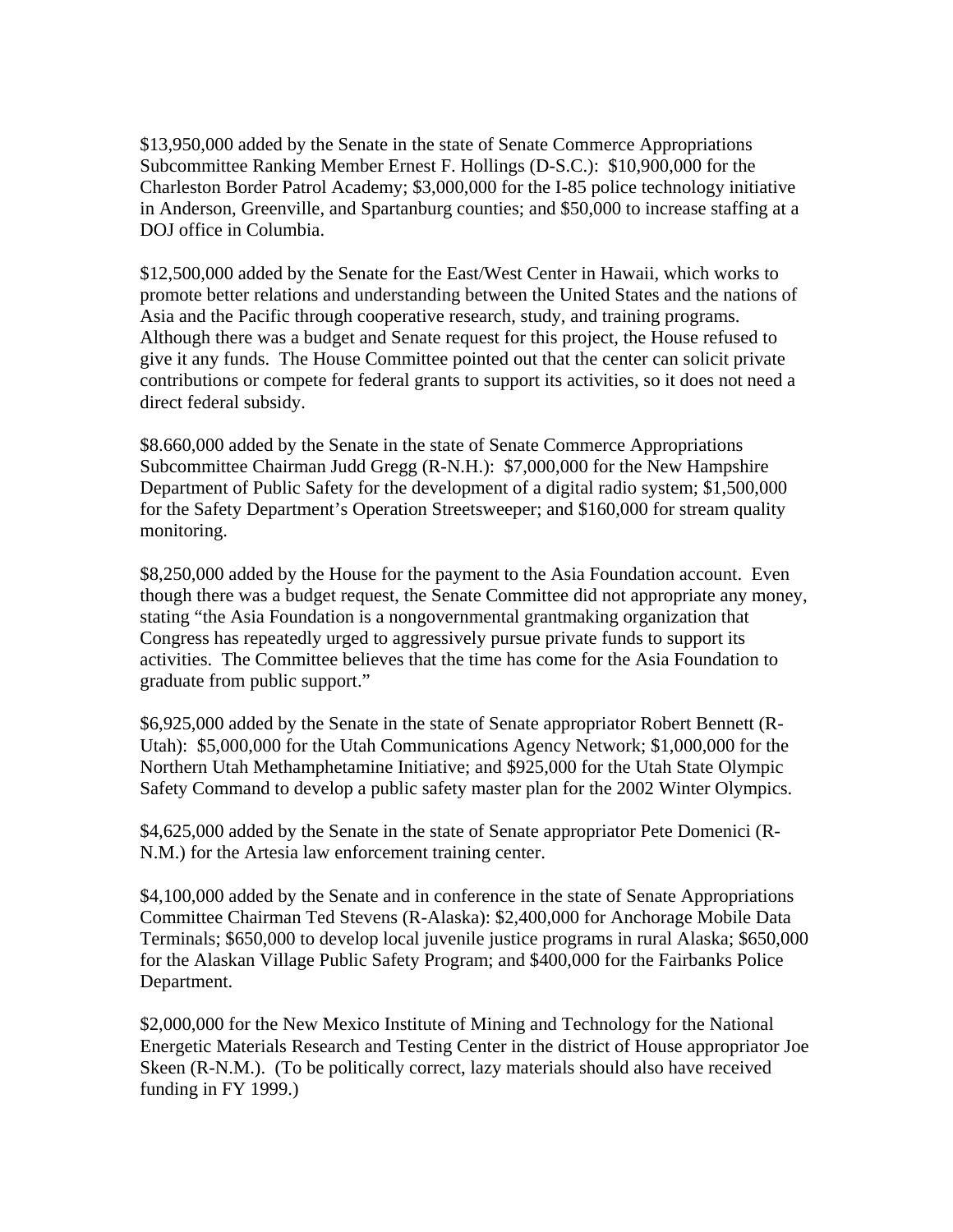\$1,750,000 added by the Senate for the North/South Center in Florida, \$1,000,000 less than the budget request. The House did not recommend any funding for the Center. The mission of the North/South Center is to promote good relations among the United States, Canada, Latin America and the Caribbean. The Center started receiving a direct subsidy from the federal government in 1991, but prior to that time it operated on private funding and competed for and received project-specific grants. Thus, the House Committee reasoned, the Center could return to private funding as it did before 1991.

\$1,250,000 added by the Senate for programs of the Oceanic Institute (OI) in Hawaii, the state of Senate appropriator Daniel Inouye (D-Hawaii), including \$750,000 for Hawaiian fisheries development and \$500,000 for the Hawaii Stock Management Plan. A 1995 audit by USDA found that OI "did not comply with Federal regulations or with the terms of the grant agreements. OI used grant funds for purposes that were not specified in its grant budgets and that were not approved by ARS [Agricultural Research Service] or CSREES [Cooperative State Research, Education and Extension Service]. It also made unallowable procurements with related parties and did not always perform required cost analyses, document the bases for contractor selection, or justify the lack of competition when procuring goods and services."

\$1,000,000 added by the Senate in the state of Senate Commerce Appropriations subcommittee member Ben "Nighthorse" Campbell (R-Colo.) for the Rocky Mountain Methamphetamine Initiative. (Sen. Campbell must be Rocky Mountain High if he thinks that taxpayers will put up with this type of pilfering.)

\$800,000 added in conference in the state of Senate Commerce Appropriations subcommittee member Frank Lautenberg (D-N.J.) to hire additional assistant U.S. attorneys and investigators in Camden County.

\$750,000 added by Senate appropriator Lauch Faircloth (R-N.C.) for the Graveyard of the Atlantic Museum, a shipwreck museum planned for Hatteras Island on the Outer Banks. The funds will be channeled through the nonprofit Outer Banks Community Foundation and are contingent on a match from private sources. The \$7.3 million project has been stalled for more than a decade while organizers struggled to keep up with escalating size and cost projections. The museum was originally intended to be a place to display artifacts from the shipwreck of the famous U.S.S. *Monitor*, but the idea has now expanded to include artifacts from 1,000 ships that were wrecked off the coast of the Outer Banks.

\$500,000 added in conference in the district of House appropriator David Price (D-N.C.) for research at North Carolina State University on the impact of pfiesteria.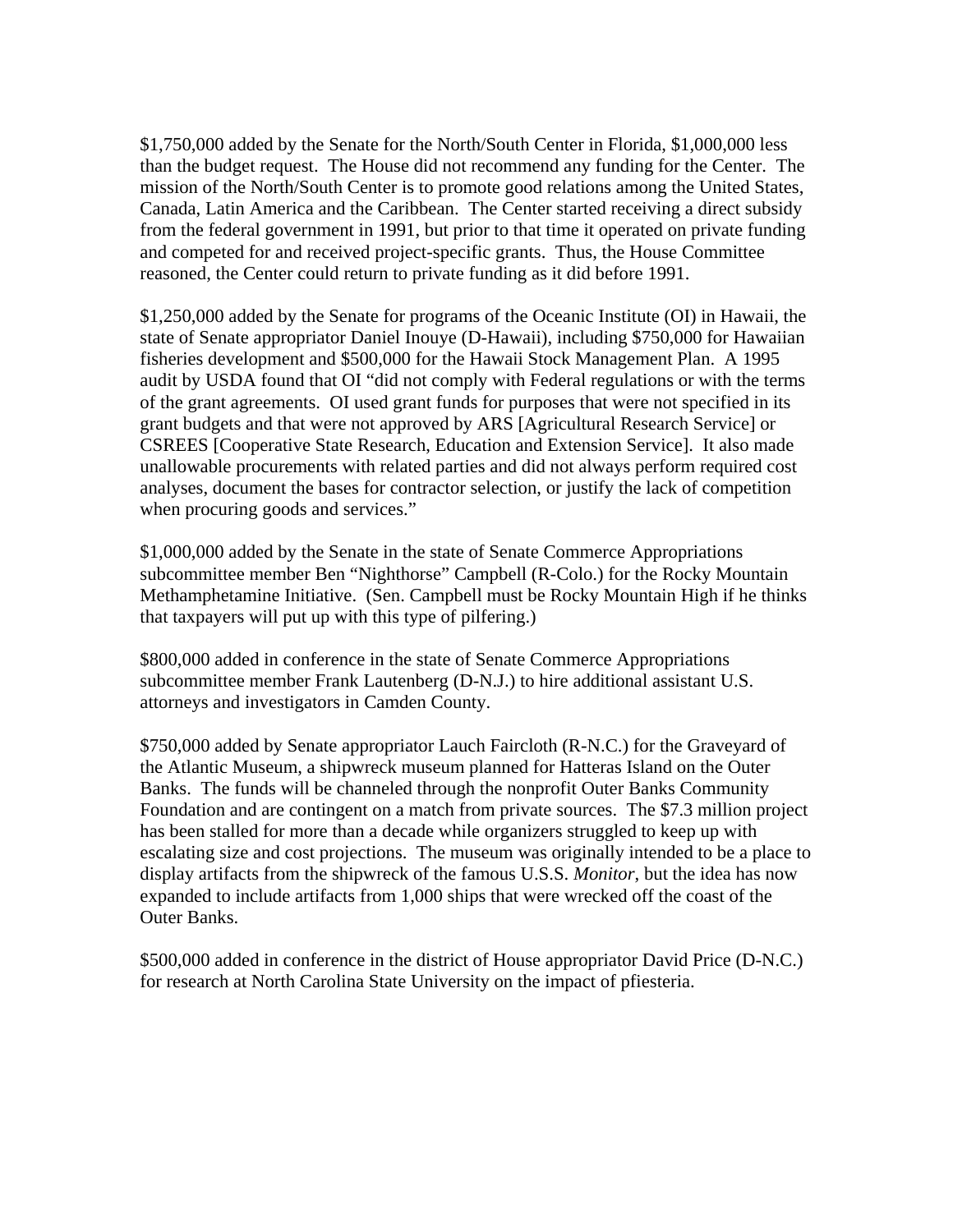### **III. DEFENSE**

*Even the staunchest supporters of increased defense spending understand that more money doesn't always mean a better defense. Unless Congress tames its appetite for wasteful and unnecessary defense projects, American service men and women will continue to be underserved and our defenses will be vulnerable. Defense appropriations should never be about who can raid the Pentagon to get the most for his or her state or district, it should be about the most efficient way to defend America's borders and democracy throughout the world. There's some good news for 1999 – total defense pork was \$6.1 billion, 28 percent less than last year's total of \$8.5 billion.* 

\$126,500,000 added by the Senate for projects in the state of Senate Defense Appropriations subcommittee member Richard Shelby (R-Ala.): \$74,000,000 for a space-based laser (SBL), an addition to the budget Sen. Shelby bragged about in a September 1998 press release: "The Huntsville community is critical to the development of this program, and I will ensure that this increased funding is applied to Fiscal Year 1999 to Huntsville's work on SBL-related technologies." In various news reports, the biggest debate wasn't the usefulness of the project, but which representative or senator was going to land this prize piece of pork. Sen. Shelby also engineered \$52,500,000 for the demonstration/validation of the Theater High Altitude Area Defense (THAAD) program. In the same press release, Sen. Shelby admitted problems with THAAD – problems that will significantly delay the scheduled early deployment date and add considerably to the total cost – yet he was still proud to support funding.

\$112,400,000 added by the House for two KC-130J transport planes at the request of then House Speaker Newt Gingrich (R-Ga.). As an expensive going away present, the planes will be built in his congressional district.

\$59,000,000 added by the Senate for projects in the state of porkbarrel baron Daniel Inouye (D-Hawaii): \$20,000,000 for a Pacific Range missile facility; \$18,000,000 for Akamai; \$7,000,000 for the Center of Excellence for Researching Ocean Sciences; \$5,000,000 for Pacific Island healthcare; \$4,000,000 for agriculturally based bioremediation; and \$1,000,000 for the eradication of Brown Tree Snakes. (Who would think that a state this small could produce such big fiscal problems?)

\$12,500,000 added by the Senate for the High Frequency Active Auroral Research Program (HAARP) in the state of Senate Appropriations Committee Chairman Ted Stevens (R-Alaska). Initially designed to capture energy from the aurora borealis (northern lights), HAARP is now being configured to heat up the ionosphere to improve military communications. HAARP is also heating up the ire of many taxpayers. In one of the more exciting applications of new technology, web surfers can view the HAARPcam (with periodic updates) 24 hours a day to watch their hard-earned tax dollars at work. It would take an awful lot of revenue from HAARP.com to pay for this waste of tax dollars. Since 1995, CAGW has identified \$43 million appropriated for this project. (This HAARP is not music to anyone's ears.)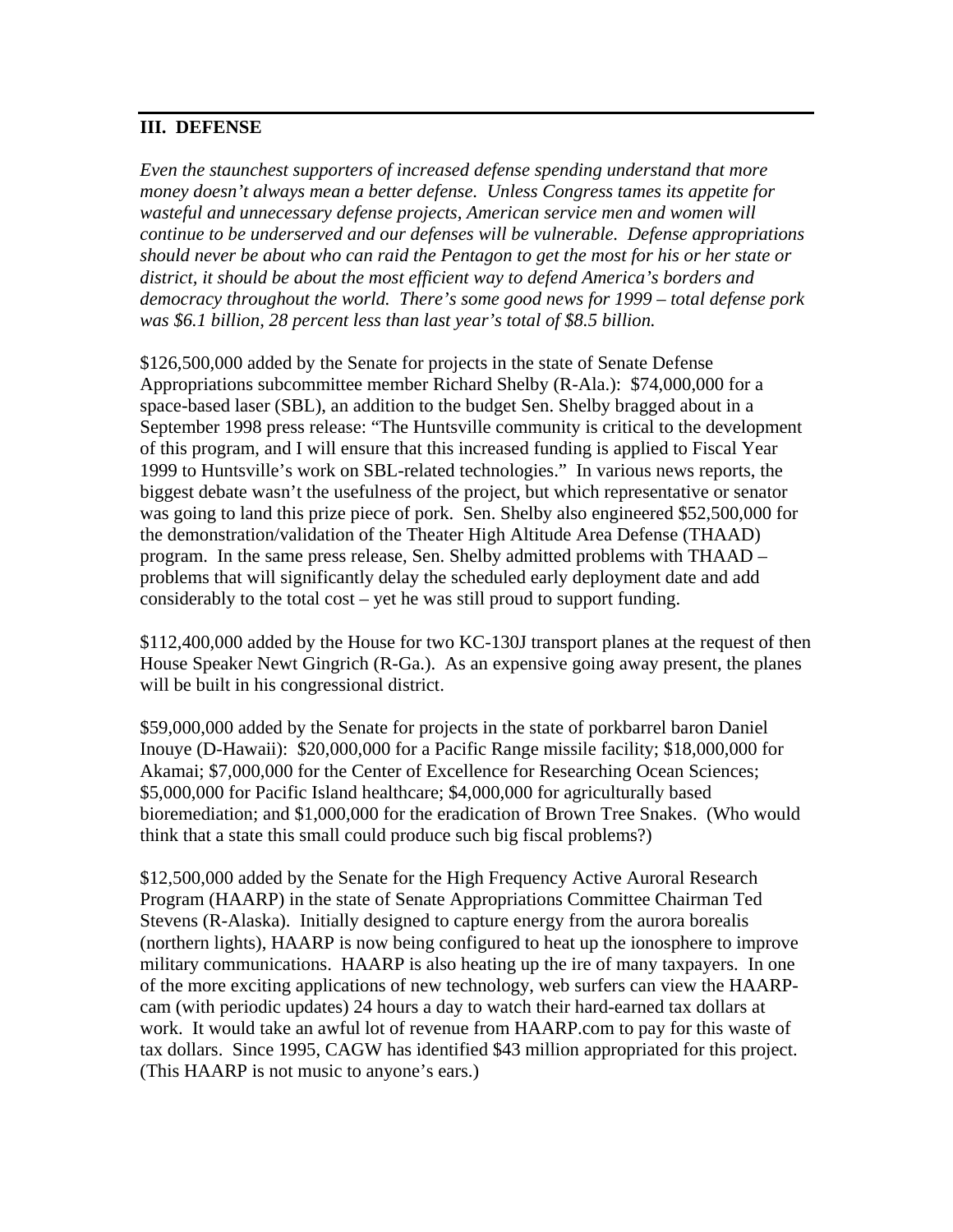\$5,000,000 added for the National Center for Industrial Competitiveness by House Defense Appropriations subcommittee member David Hobson (R-Ohio). Rep. Hobson pushed for this funding even though an Air Force memo concluded that the materials research at the Center had little military value.

\$2,200,000 added by the Senate for the Southern Observatory for Astronomical Research (SOAR). The funds will support the construction of a state-of-the-art telescope high atop a mountain in South America to peer millions of years back in time. The websites associated with SOAR are wonderful public relations tools that say nothing about the supposed military applications of this waste of money. Since 1997, CAGW has identified \$8 million appropriated for this project. (This is a true eye-SOAR in the defense appropriations.)

\$1,000,000 added by the House for Lewis and Clark Exhibit support in the district of House Defense Appropriations subcommittee member Norm Dicks (D-Wash.). When asked about the defense implications of an exhibit honoring  $19<sup>th</sup>$ -century frontiersmen Meriwether Lewis and William Clark, a Dicks spokesman explained that the explorers were commissioned officers.

\$300,000 added in conference for the archaeological investigation of the H.L. *Hunley*. This civil war submarine sank on February 17, 1864 after successfully attacking the U.S.S. *Housatonic*. (Continued funding of this project will surely sink any chances of a true budget surplus.)

# **IV. DISTRICT OF COLUMBIA**

*The new mayor of the District of Columbia, Anthony Williams, has ushered in a new era of fiscal responsibility and solvency. Unfortunately, Congress didn't follow suit with the District of Columbia Appropriations Bill. Even though D.C. appropriations is usually pork-free, five projects were snuck in for FY 1999, including the following:* 

\$7,000,000 added by the House for an environmental study at the soon-to-be closed Lorton Correctional Complex in Virginia, which is the federal government's facility for D.C. inmates. The jail is in or adjacent to the districts of House D.C. Appropriations Subcommittee Ranking Member Jim Moran (D-Va.), House Transportation Appropriations Subcommittee Chairman Frank Wolf (R-Va.) and House Government Reform D.C. Subcommittee Chairman Tom Davis (R-Va.), all of whom pushed for the project.

\$300,000 added by the Senate for the Federal City Council to conduct a needs and design study for a National Museum of American Music honoring Frank Sinatra. (New Pork, New Pork.)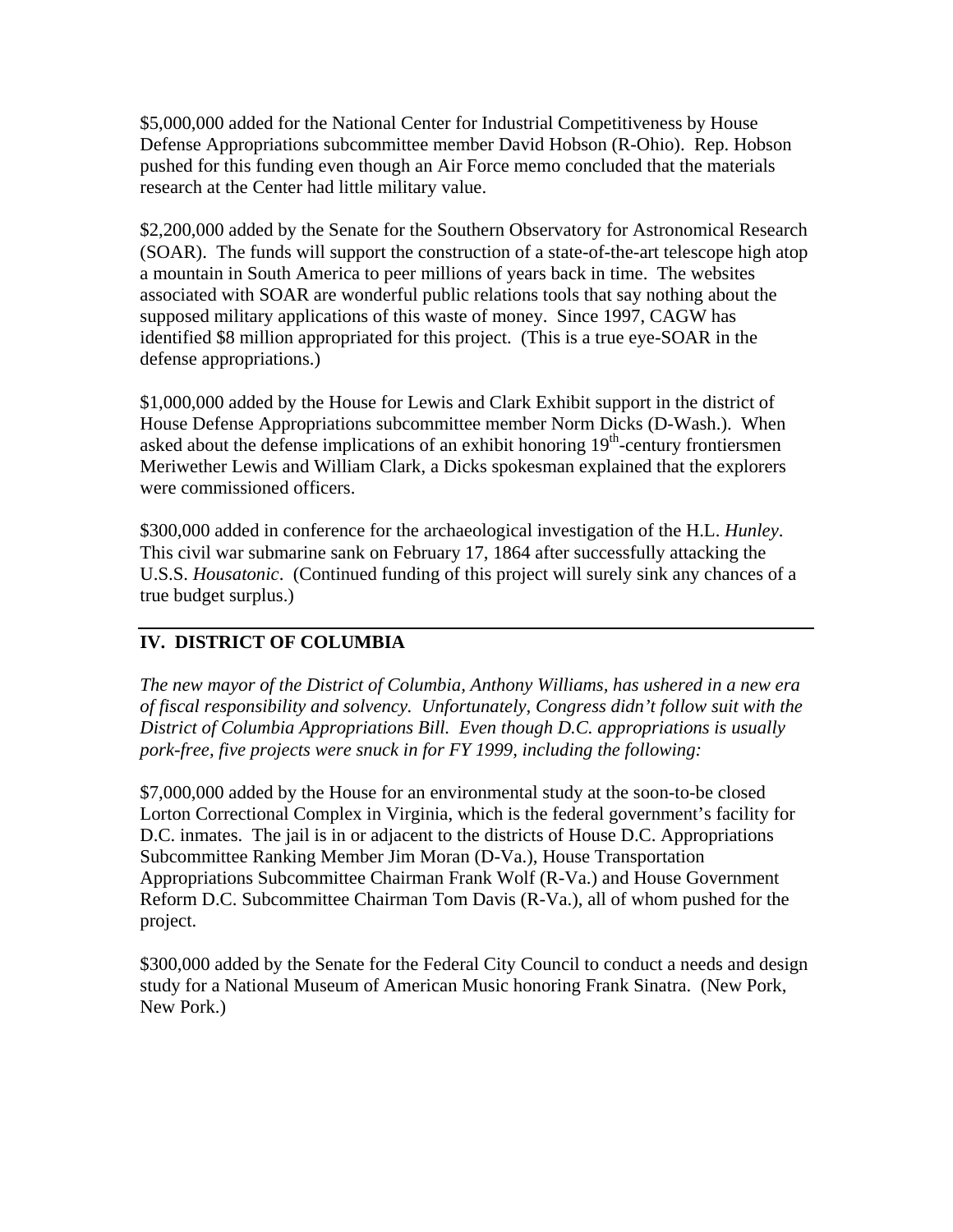### **V. ENERGY AND WATER**

*Turning money into water is a trick usually reserved for the craftiest magicians. But energy and water appropriators have learned to take tax dollars and turn them into wasteful and unnecessary water projects. Year after year, hundreds of unrequested Army Corps of Engineers projects are handed out by appropriators. The new trick in the FY 1999 Energy and Water Appropriations Bill is to take the initial Administration requests and inflated them by millions of dollars. This sleight of hand allows appropriators to claim a budget request, thereby hoping to silence their harshest critics. Well, it doesn't work. If the appropriators had looked at CAGW's fifth pork-barrel criteria, "greatly exceeds the President's budget request or the previous year's funding," they would realize that they were still going to get caught. Total energy and water pork for FY 1999 was \$950 million, or more than double FY 1998's total of \$460 million.*

\$54,891,000 added by the House and in conference in the district of then House Energy and Water Appropriations Subcommittee Chairman Joseph McDade (R-Pa.): \$40,441,000 over the budget request (\$100,000) for Lackawanna River, Scranton; \$6,750,000 over the budget request (\$50,000) for Lackawanna River, Olyphant; \$3,000,000 for Pike County; \$2,700,000 for Lycoming County Water and Sewer Authority; and \$2,000,000 for Central Bradford Progress Authority, Bradford County. (Most people receive a gold watch, not an overflowing pot of gold, when they retire.)

\$16,348,000 added by the Senate for projects in the state of Senate Appropriations Committee Chairman Ted Stevens (R-Alaska): \$11,748,000 for construction at Cook Inlet (\$6,000,000), St. Paul Harbor (\$5,000,000), and Chignik Harbor (\$748,000); \$1,100,000 for operation and maintenance of Wrangell Narrows (\$600,000) and St. Paul Harbor (\$500,000); \$1,000,000 for the Power Creek hydroelectric project in Cordova; \$1,000,000 for a diesel backup system at Sitka; \$1,000,000 for the Pyramid Creek hydroelectric project; \$200,000 for Brevig Mission; \$100,000 for Naknek River watershed; \$100,000 for Valdez Harbor expansion; and \$100,000 for Anchorage Harbor deepening.

\$6,375,000 added by the Senate for projects in the state for Senate Energy and Water Appropriations Subcommittee Ranking Member Harry Reid (D-Nev.): \$2,300,000 for Las Vegas shallow aquifer desalination; \$2,225,000 for the Hydrogen Fuel Cell Power and Refueling Station; \$500,000 for the University of Nevada Las Vegas to manage data from scientific studies of Yucca Mountain; \$500,000 for Lake Tahoe regional wetlands development; \$250,000 for the Walker River Basin; \$250,000 for Sparks water reclamation and reuse; \$250,000 to evaluate the best method of extracting methane gas from the Sunrise Mountain Landfill; and \$100,000 for a Carson River Basin groundwater study.

\$3,500,000 added in conference in the state of Senate Energy and Water Appropriations subcommittee member Ernest F. Hollings (D-S.C.) to support the utilization of Positron Emission Tomography at the University of South Carolina Medical Center.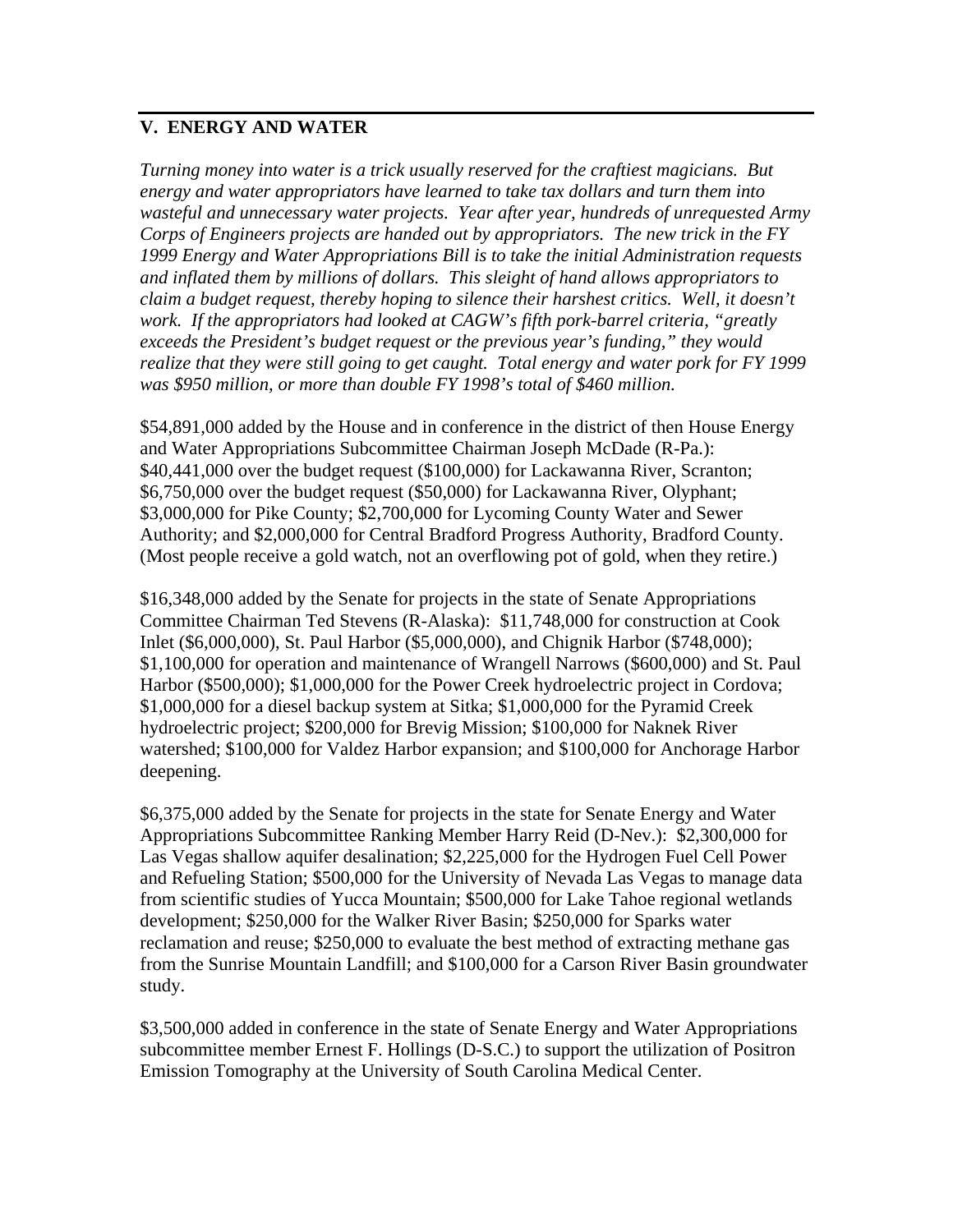\$2,350,000 added by the Senate for projects in the state of Senate Energy and Water Appropriations Subcommittee Chairman Pete Domenici (R-N.M.): \$850,000 for the operation and maintenance of the Upper Rio Grande water operations model; \$450,000 for the Rio Grande Floodway; \$350,000 for Galisteo Dam safety; \$350,000 for the Acequias irrigation system rehabilitation project; \$200,000 to confirm the quantity and quality of water available at the San Juan River Gallup, Mount Taylor Mine; and \$150,000 for the San Juan Gallup-Navajo water supply study.

\$2,210,000 added by the Senate for projects in the state of Senate Energy and Water Appropriations subcommittee member Conrad Burns (R-Mont.): \$1,500,000 for the Fort Peck rural water system; \$360,000 for an MR&I water system at Fort Peck reservation; and \$350,000 for the Montana Trade Port Authority in Billings for a study on construction of a solid waste hydrogen fuel cell manufacturing facility.

\$1,500,000 for the Million Solar Roofs Initiative. This "budget request" was not originally a Department of Energy (DOE) project; rather it started out as an announcement by President Clinton during an address to the United Nations. The House Committee scoffed at the idea, as members believed the cost of the program would not be worth it. They were right. A DOE press release in 1998 announced an award of \$5,000,000 to select business ventures to install 1,000 solar systems. Assuming DOE's estimates are correct, at this rate, each roof system will cost \$32,000 on average, \$5,000 of which will be paid by taxpayers. The Committee was sufficiently concerned about the taking of taxpayer funds for this venture that it warned the Administration not to show off the program. The Committee urged DOE to "use lowercase letters when touting the goal of outfitting one million solar roofs." Despite the recommendation by the House, the program was awarded \$1.5 million in conference, according to a Capitol Hill source, simply to see how the money would be spent.

\$1,470,000 added by the Senate and in conference for projects in the state of Senate appropriator Daniel Inouye (D-Hawaii): \$1,000,000 to begin planning for the marine mammal research and education center at the National Energy Laboratory; \$170,000 for Maalaea Harbor, Maui; \$100,000 to study whether there is a federal interest in modifying the Kahului Deep Draft Harbor to increase cargo transportation efficiency and to prepare a plan of study; \$100,000 for a reconnaissance study of the efficiency of water systems serving sugarcane plantations and surrounding communities; and \$100,000 for Hawaii water management.

\$1,300,000 added in conference in the district of House appropriator David Skaggs (D-Colo.) for the National Wind Technology Center.

\$1,000,000 added by the Senate in the state of Senate Appropriations Committee Ranking Member Robert Byrd (D-W.Va.) for a project to which he must be quite attached – the construction of the Robert C. Byrd Locks and Dam in West Virginia and Ohio.

\$1,000,000 added by House and Energy and Water Appropriations Subcommittee Ranking Member Vic Fazio (D-Calif.) for the Gridley rice straw project (which was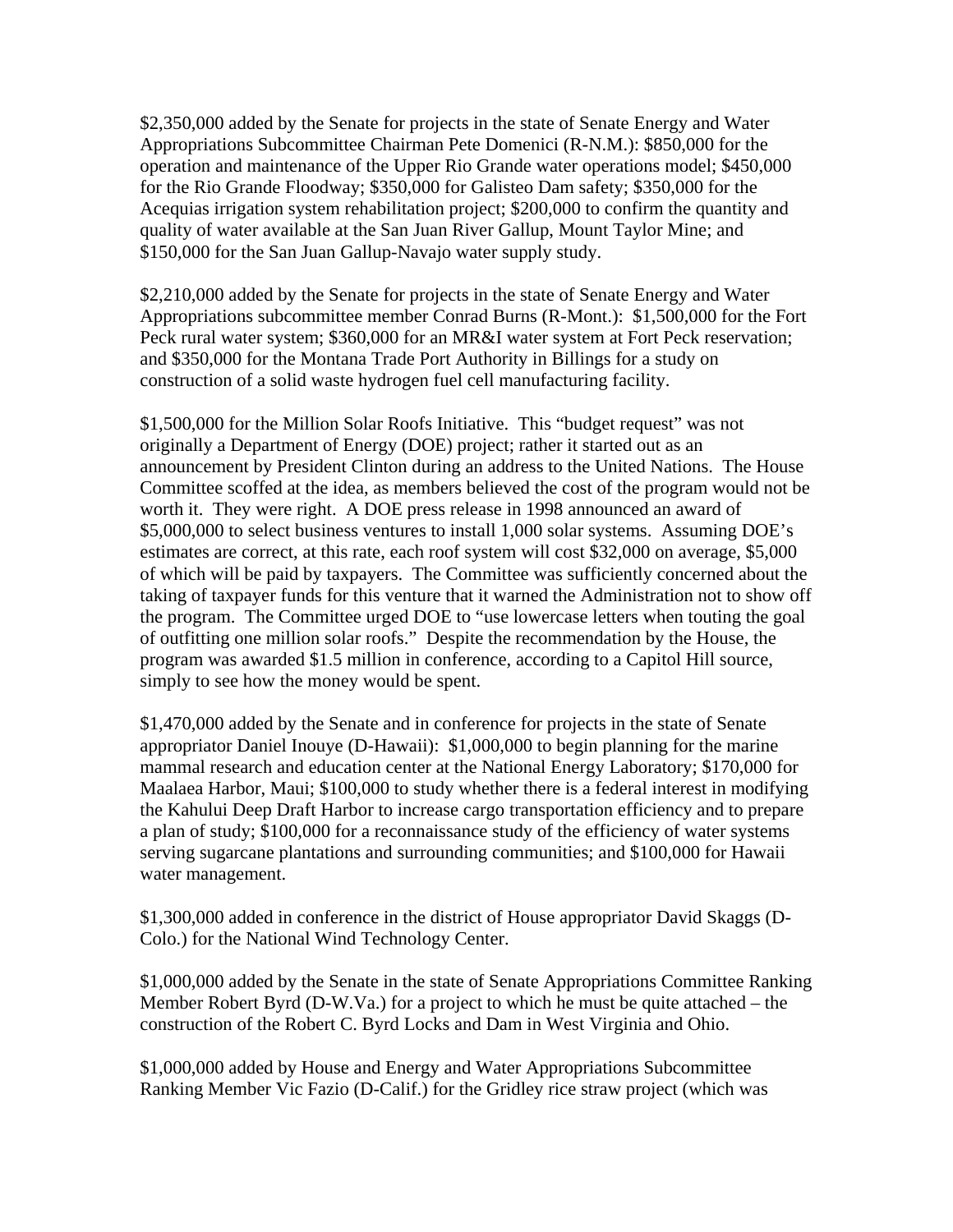designed to convert rice into ethanol). Conferees were reluctant to fund this project, in part because it had \$3.2 million in unobligated funds from previous years and had experience serious contract management problems since it began in 1995. CAGW sources indicated the conferees appropriated money anyway because Rep. Fazio was not running for another term and could not ask for future funding.

\$1,000,000 added in conference in the district of House Energy and Water Appropriations subcommittee member Rodney Frelinghuysen (R-N.J.) for the Cancer Institute of New Jersey's Dean and Betty Gallo Prostate Cancer Research Institute at the Robert Wood Johnson Medical School in New Brunswick.

\$585,000 added in conference in the district of House Energy and Water Appropriations subcommittee member Sonny Callahan (R-Ala.) for channel extension work at Mobile Harbor.

\$300,000 added by the Senate in the state of Senate appropriator Patrick Leahy (D-Vt.) for the Vermont methane energy production proposal. This project is designed to demonstrate the physical and economic feasibility of capturing and utilizing methane from agricultural waste products for heat and power production on farms. (Don't play with matches near all that gas.)

# **VI. FOREIGN OPERATIONS**

*The Foreign Operations, Export Financing, and Related Agencies Appropriations Bill does not usually contain as much pork as other appropriations bills. But appropriators still found a way to sneak in some of their favorites. The good news is that total Foreign Operations pork is down an amazing 87 percent, from \$202 million in FY 1998 to \$27.3*  million in FY 1999. Unfortunately, the biggest slice of pork accounts for 72 percent of *the total and remains in the bill perennially.* 

\$19,600,000 for the International Fund for Ireland (IFI) in support of the Anglo-Irish Accord. Started as a going-away gift for former House Speaker Thomas P. "Tip" O'Neill, the IFI has tried to aid the peace process by funding golf videos, pony trekking centers, and sweater exports. This U.S. contribution to the fund is to be spent on "those projects that hold the greatest potential for job creation and equal opportunity for the Irish people." The Congressional Budget Office singled this program out on its hit list of unauthorized projects.

\$1,500,000 added by the Senate for agricultural programs in Laos. In its report, the Committee's rationale for the money was stated as follows: "[w]e are aware that silk production in Laos offers a profitable alternative to local farmers who would otherwise grow opium for export, and that the U.S. Embassy in Laos is seeking to support a microcredit program to promote silk production." (What a Laosy was to encourage agriculture production.)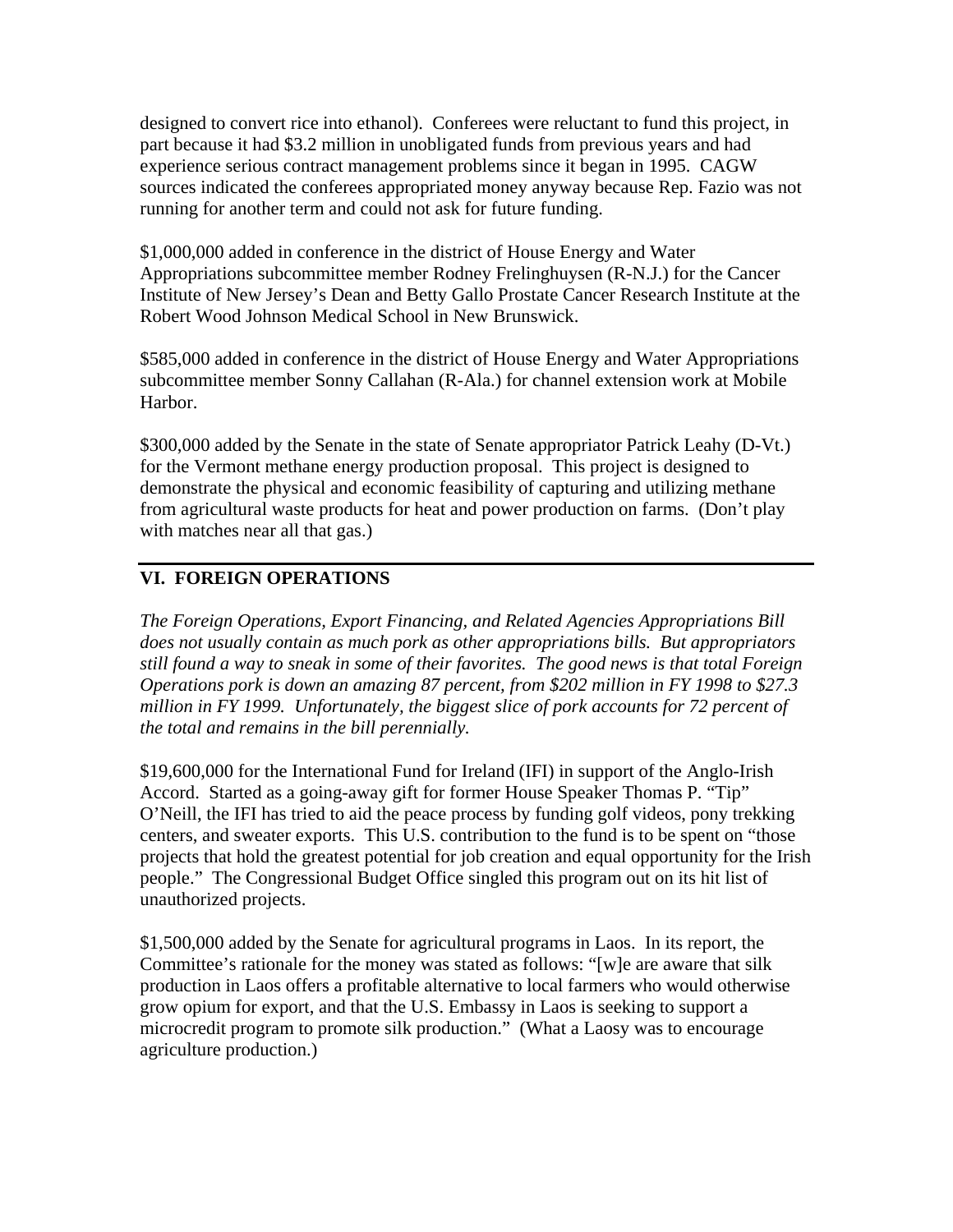\$1,500,000 for the Urban and Environmental Credit Program Account. Although the Administration requested this appropriation, the House Committee recommended termination of this program in order to target scarce development resources on poorer nations. The Committee also noted that most countries benefiting from this program have been those that have moved out of or would soon graduate from AID development assistance.

\$1,200,000 added by the Senate for the Mitch McConnell Conservation Fund, in honor of the Republican senator from Kentucky. The fund promotes conservation of biodiversity and sustainable development in the province of the Galapagos Islands, because "Ecuador does not have the resources to assure the laws are implemented." Of the \$1.2 million, \$500,000 is allocated for the Charles Darwin Research Station; \$200,000 is earmarked for activities conducted by the Galapagos National Park Service; and \$500,000 is to be contributed to an endowment for the Charles Darwin Research Station and Foundation. (One wonders if these earmarks would survive in a challenge of the *fiscally* fittest.)

\$500,000 added by the Senate for the United States Telecommunications Training Institute, a business/government program that trains telecommunications leaders in developing countries. Sponsorship by multinational telecommunications firms raises questions about the need for any government funding of this nonprofit organization.

#### **VII. INTERIOR**

*The mission of the Department of the Interior is to "protect and provide access to our Nation's natural and cultural heritage and honor our trust responsibilities to tribes." No one, from the most ardent outdoorsman to the occasional weekend visitor, wants to see our national parks fall into disrepair. Congressional appropriators unfortunately use the parks as their personal recreation areas for pork-barrel projects. In FY 1999, 60 percent (45 of 75) of the construction projects funded through the National Park Service (NPS) were not requested by the Administration. In June 1998, the National Academy of Public Administration (NAPA) issued a scathing report regarding NPS's management of its construction program. NAPA's 11 findings and recommendations provided a comprehensive road map for making NPS construction more cost-effective. The congressional response to NAPA (and other criticism of the National "Pork" Service): total Interior pork in FY 1999 is \$414 million, 17 percent more than last year's total of \$354 million.*

\$20,852,000 added by the Senate for projects in the state of Senate Appropriations Committee Chairman Ted Stevens (R-Alaska): \$8,600,000 for a visitors center at Wrangell St. Elias National Park and Preserve (NP&P); \$4,400,000 for land acquisition and state assistance at Katmai NP&P; \$3,000,000 for visitor facilities at the Katmai NP&P; \$1,120,000 to rehabilitate buildings at the Sitka National Historical Site; \$1,022,000 for the Coldfoot multiagency visitor facility; \$1,000,000 for Ketchikan area trails; \$860,000 for design and construction of the Alaska Maritime National Wildlife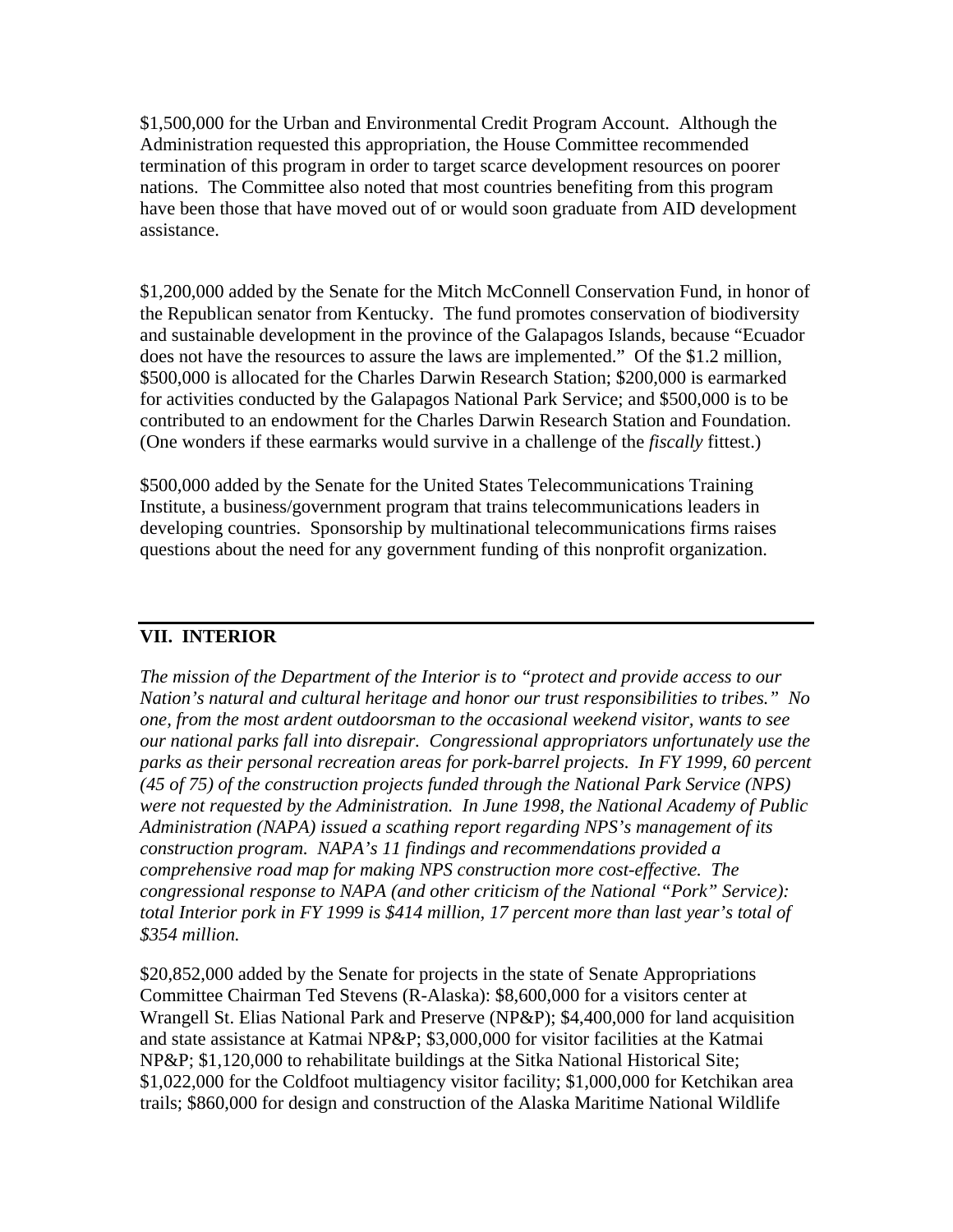Refuge; \$750,000 for the Alaska Native Cultural Center; and \$100,000 for the Aleutian World War II National Historic Area.

\$10,750,000 added by the Senate and in conference in the state of Senate Interior Appropriations subcommittee member Conrad Burns (R-Mont.): \$6,500,000 for land acquisition at the Royal Teton National Forest; \$2,000,000 for the Pompeys Pillar visitor facilitiy; \$1,000,000 for restoration at Virginia City; \$750,000 for Beaverhead River; and \$500,000 for the Nez Perce National Historic Park.

\$10,526,000 added by the Senate for projects in the state of Senate Interior Appropriations subcommittee member Thad Cochran (R-Miss.): \$5,000,000 for the University of Mississippi; \$2,000,000 for the Franklin County Dam; \$1,200,000 to restore buildings at Vicksburg National Military Park; \$876,000 to restore houses at Natchez National Historic Park; \$600,000 for the Mississippi Marine Mineral Resource Center; \$500,000 for Vicksburg National Military Park; and \$350,000 for the Ft. Rosalie property at the Natchez National Historic Park.

\$6,900,000 added by the Senate for projects in the state of Senate Interior Appropriations subcommittee member Pete Domenici (R-N.M.): \$3,000,000 for Petrogylph National Monument; \$3,000,000 for an arts center in the Hispanic Cultural Center; \$600,000 for Aztec ruins; and \$300,000 for Bandalier National Monument.

\$5,475,000 added by the Senate for projects in the state of Senate Interior Appropriations subcommittee member Ben "Nighthorse" Campbell (R-Colo.): \$4,200,000 for land acquisition at White River National Forest; \$800,000 for land acquisition at Gunnison Basin; \$275,000 for reconstruction and construction at Routt National Forest; and \$200,000 for land acquisition and state assistance at Black Canyon of the Gunnison National Monument.

\$4,725,000 added by the Senate for projects in the state of Senate Interior Appropriations Subcommittee Ranking Member Robert Byrd (D-W.Va.): \$1,200,000 for Canaan Valley National Wildlife Refuge; \$1,200,000 for Harper's Ferry National Park; \$750,000 for New River Gorge National Reserve; \$525,000 for construction at New River Gorge; \$500,000 for land acquisition and state assistance at Gauley River National Recreation Area; and \$150,000 for rehabilitation at White Sulphur Springs. (Take our tax dollars home, country roads, to the place where he thinks they belong, West Virginia...)

\$4,700,000 added by the House for projects in the district of House Interior Appropriations subcommittee member Joseph McDade (R-Pa.): \$4,250,000 for the Delaware Water Gap National Recreation Area (\$3,500,000 for trails and \$750,000 for the Zimmerman House) and \$450,000 for Lackawanna heritage.

\$3,400,000 added in conference for a visitors center at the Fort Necessity National Battlefield in the district of House appropriator John Murtha (D-Pa.). Since 1993, CAGW has identified \$8.5 million in pork appropriated for Fort Necessity. (According to the National Park Service, it is not a necessity to fund this visitors center.)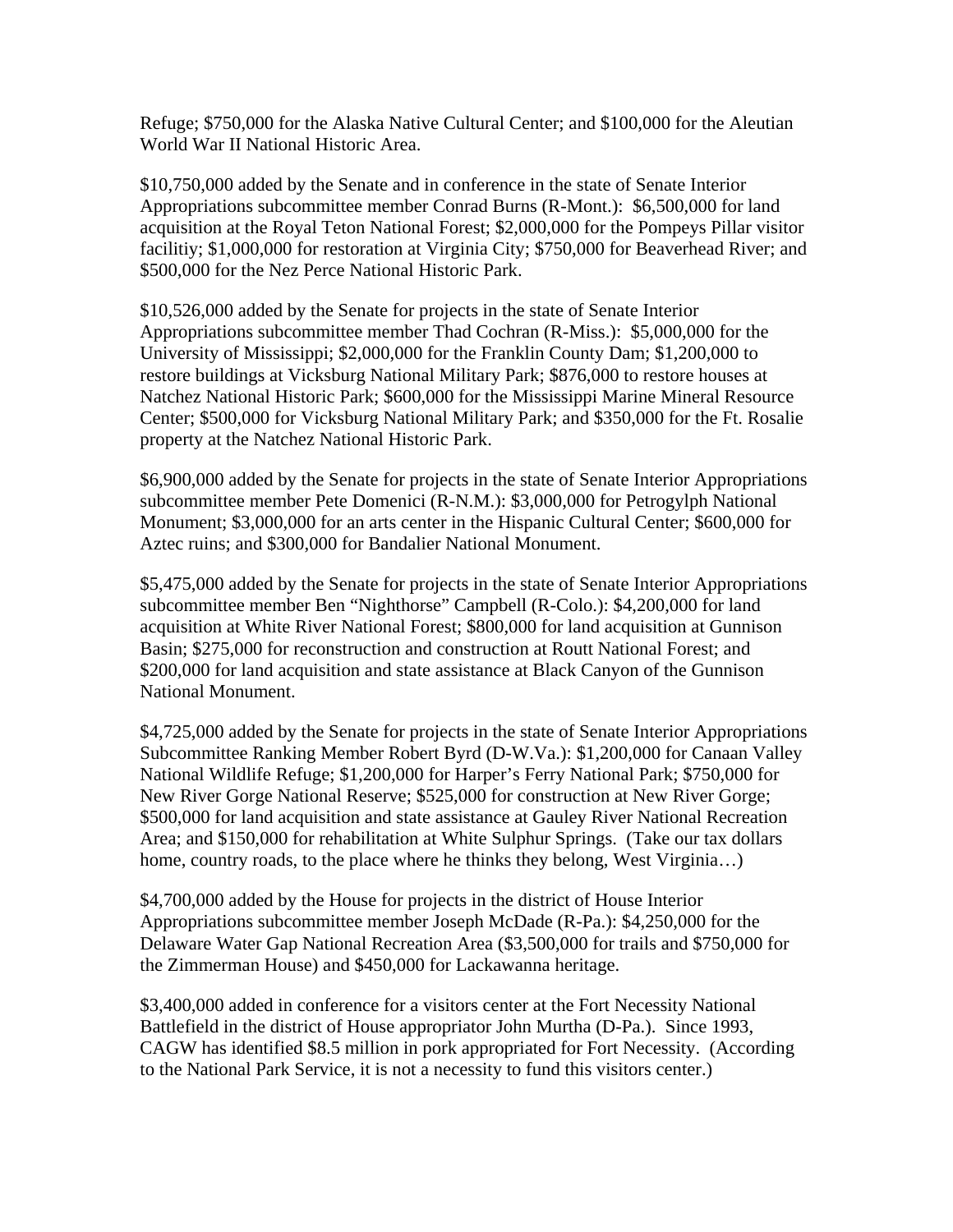\$2,550,000 added by the Senate for projects in the state of Senate Interior Appropriations subcommittee member Robert Bennett (R-Utah): \$1,300,000 for reconstruction and construction through the National Forest System for the 2002 Winter Olympics; \$1,000,000 for Bureau of Land Management land acquisition at the Washington County Habitat Conservation Plan; and \$250,000 for land acquisition of the Bonneville shoreline trail.

\$1,000,000 added in conference for rehabilitation of a U-505 submarine at the Museum of Science and Industry in Chicago, Illinois. Pork connoisseurs will remember this earmark as part of the VA/HUD appropriations free-for-all in FY 1998.

\$925,000 added by the House for the Morristown National Historic Park in the district of House appropriator Rodney Frelinghuysen (R-N.J.).

\$900,000 added by the House for projects in the district of House appropriator Steny Hoyer (D-Md.): \$600,000 for the Sotterly Plantation and \$300,000 for the Accokeek Foundation.

\$855,000 added by the House and in conference for projects in Pisgah National Forest in the district of House Interior Appropriations subcommittee member Charles Taylor (R-N.C.): \$505,000 for reconstruction and construction and \$350,000 for land acquisition.

\$300,000 added in conference for the National First Ladies Library in the district of House Interior Appropriations Subcommittee Chairman Ralph Regula (R-Ohio).

### **VII. LABOR, HEALTH AND HUMAN SERVICES (HHS), AND EDUCATION**

*The Labor/HHS/Education Appropriations Bill improved a bit since last year. Total Labor/HHS/Education pork for FY 1999 is \$573 million, down \$117 million or 17 percent from FY 1998's \$690 million. Yet some of the most ridiculous pork remains to be found in this year's bill, including institutions named after senators and after-school programs at locations that just happen to be in appropriators' districts or states.* 

*Technopork was the choice dish, especially in the Departments of Education and Labor. In particular, the Department of Education was unable to provide the House Committee with a statement of the amounts the department spends on technology. The Committee noted that "it is difficult to understand how such large sums can be requested and spent without any clear understanding as to the amounts of federal funding involved and any clear policy as to the role of federal funding vis-à-vis ongoing local funding in increasing the use of technology in the classroom."* 

*The president's FY 1999 budget request exacerbated this problem by requesting 13 new programs at funding levels of just under \$2,000,000. Most, if not all, of these initiatives are currently being carried out under existing authorities. More money is being wasted in this area by Vice President Al Gore's "phone tax" to connect schools to the Internet, which may add \$10 per month to everyone's phone bill once fully implemented according*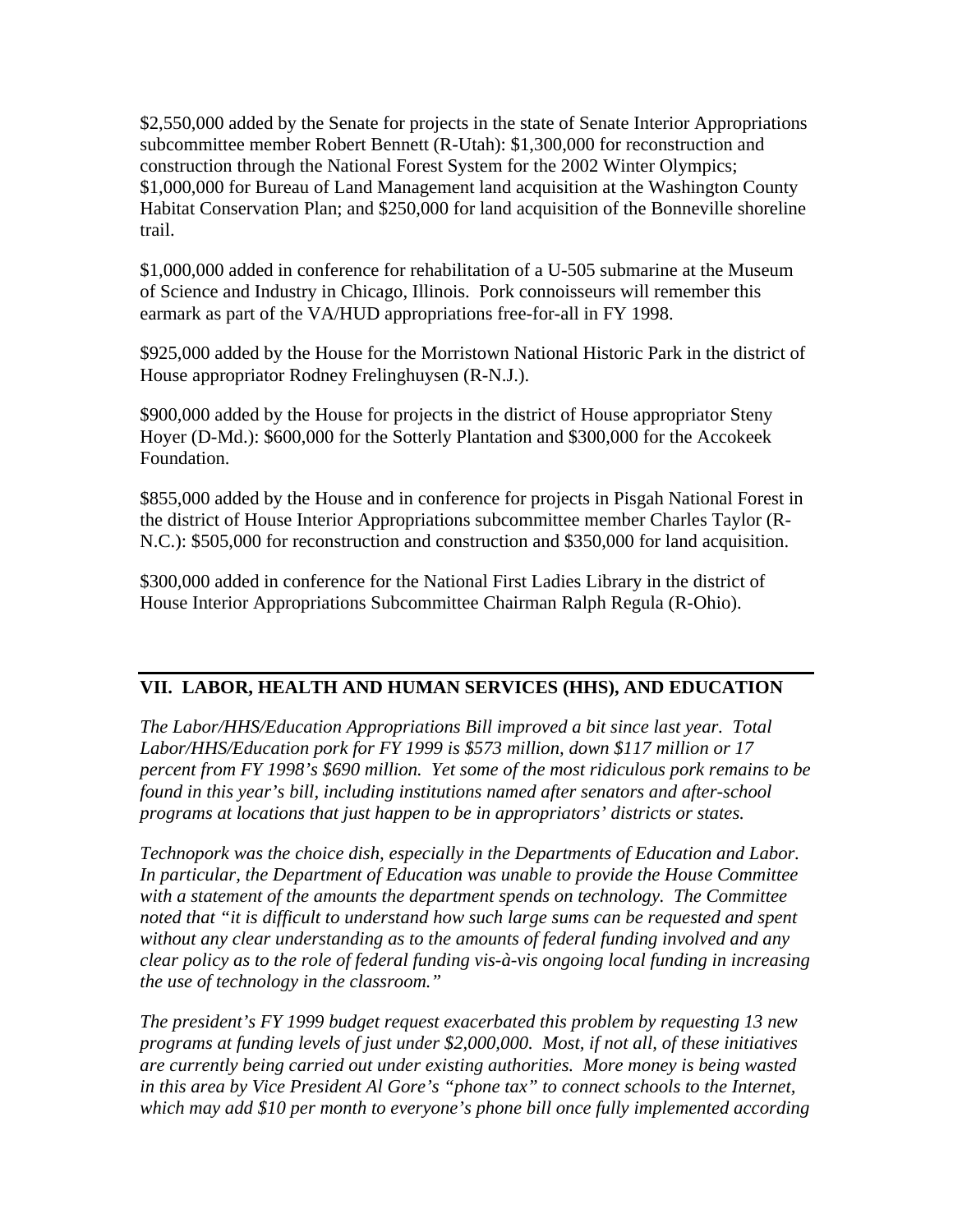*to the Administration's plans. Technology is vital to the nation's future, but at a time when schools are short of books, teachers, and classroom facilities, basics should take precedent. Let's hope that Mr. Gore's presidential campaign slogan will not be "It's the technology, stupid."* 

#### *Here are some examples of Labor/HHS/Education pork:*

\$75,000,000 added in conference for the Teacher Training in Technology Program. The purpose of this initiative is to help ensure that all new teachers can teach effectively with technology. In refusing to fund this program, the House Committee cited a 1995 GAO report indicating that there were already 86 teacher training programs that trained more than a million teachers. The Committee was unwilling to recommend increased funding or add confusion to the existing system of fragmented, overlapping and duplicative teacher training programs.

\$11,000,000 added by the Senate for Ready to Learn Television, a program designed to develop and distribute educational videos for preschool and elementary school children and their parents. The House Committee stated that this activity can be carried out by the Corporation for Public Broadcasting with the federal payments it receives. In addition, the privately owned and operated Channel One already provides educational programming and videos to 12,000 schools and is viewed by 8 million school children daily – at no cost to taxpayers.

\$7,675,000 added by the Senate for projects in the state of Senate Labor/HHS Appropriations Subcommittee Chairman Arlen Specter (R-Pa.) including: \$1,750,000 for the Whitaker Center for Science and the Arts in Harrisburg to be used for the teaching of science through the arts; \$1,250,000 for the Franklin Institute in Philadelphia for a demonstration project to maintain and enhance the oldest scientific journal in the United States; and \$500,000 for Mansfield University for a state-of-the-art demonstration of information technology systems. (Something very old, something new, wasting their borrowed money makes taxpayers blue.)

\$6,150,000 added by the Seneate in the state of Senate Labor/HHS Appropriations subcommittee member Lauch Faircloth (R-N.C.) for the 1999 Special Olympics World Summer Games.

\$5,900,000 added by the Senate and in conference in the state of Senate Appropriations Committee Chairman Ted Stevens (R-Alaska): \$3,000,000 for the planning and preparation of the 2001 Special Olympics World Winter Games; \$1,000,000 for the Alaska Federation of Natives Foundation, to develop and train skilled Alaska natives for employment in the Alaskan petroleum industry; \$850,000 for the Department of Education to develop an internet-based curriculum and to provide training to teacher in Alaskan villages; \$800,000 for the University of Alaska, Fairbanks to be used for a demonstration project to enhance the distance delivery of natural resources management courses, including soils and forestry, to students in rural areas; and \$250,000 for KNBA radio in Anchorage for training and employment services.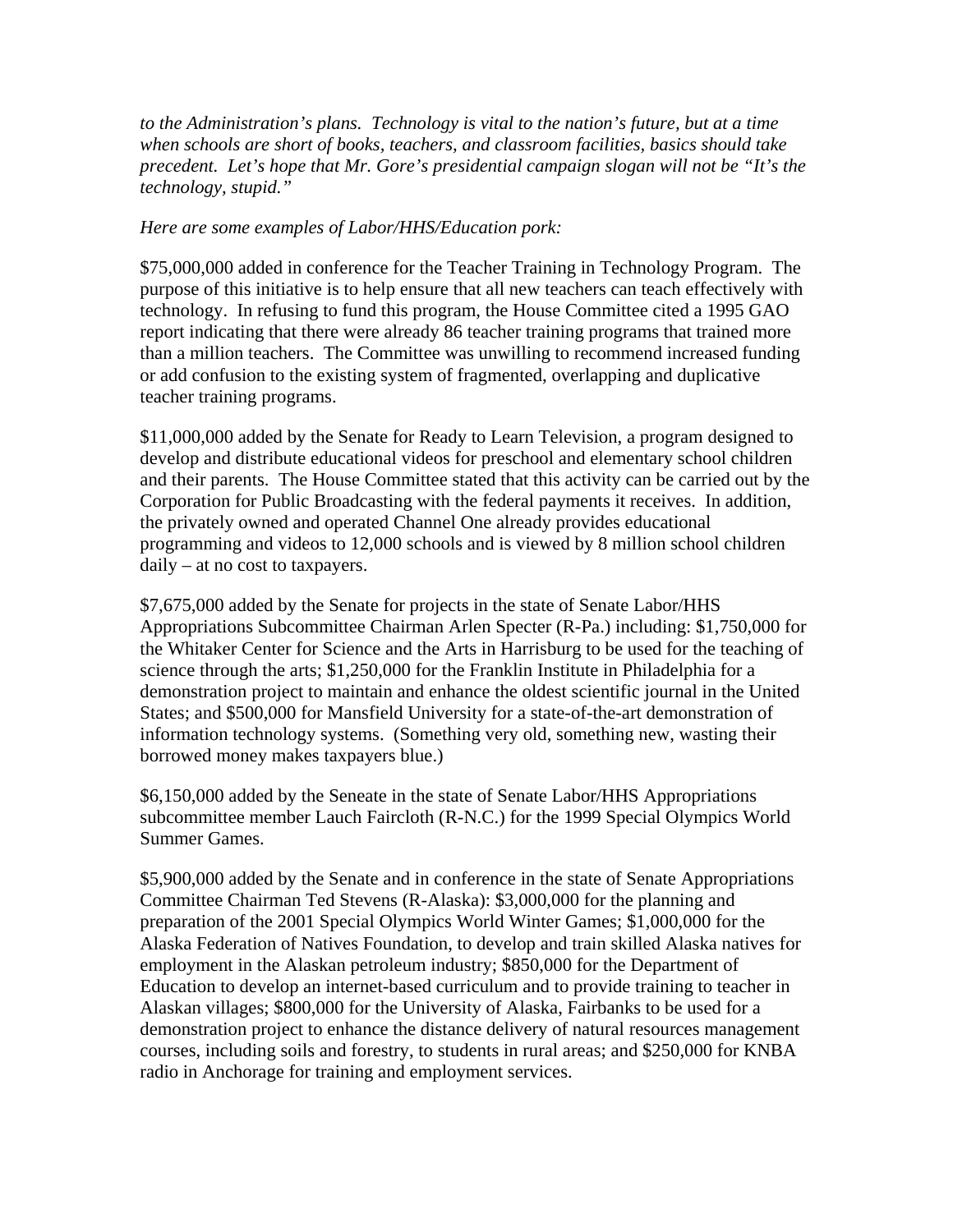\$5,000,000 added by the Senate and in conference in the state of Senate Labor/HHS Appropriations subcommittee member Daniel Inouye (D-Hawaii): \$2,500,000 for training and educational opportunities for adults; \$2,000,000 for the Department of Education's "Magnet E-School" technology training and curriculum initiative; and \$500,000 for high-tech training on the island of Maui.

\$5,000,000 added by the Senate for a Telecommunications Demonstration Project for Mathematics. The budget justification submitted by the Department of Education indicated that "the program's single objective is to promote excellent teaching in mathematics through sustained professional development and teacher networks." Yet the program's measures of success, as outlined by the Department, would be "the numbers of teachers trained, the estimated number of students taught by trained teachers, and the fact that teachers thought the program better than other professional development programs." The House Committee was unwilling to recommend funding for a program with no specific, measurable output standards.

\$3,350,000 added in conference for projects in the district of House Labor/HHS Appropriations Subcommittee Ranking Member David Obey (D-Wisc.): \$2,150,000 for technology-enhanced learning at the College of Natural Resources at the University of Wisconsin (Stevens Point); \$500,000 for the Chippewa Falls Area Unified School System after-school program; \$400,000 for the Wausau School System after-school program; and \$300,000 for the dislocated/incumbent worker project at the University of Wisconsin-Superior at its Transportation/Logistics Center.

\$2,000,000 added by the Senate in the state of Senate Labor/HHS Appropriations subcommittee member Christopher "Kit" S. Bond (R-Mo.) for the Guadalupe Center in Kansas City for training, education, and acquisition of educational materials for its culinary and cultural arts expansion. Ironically, the Senate Committee claims this money is to help the center become self-sufficient.

\$1,800,000 added by the Senate in the state of Senate Labor/HHS Appropriations Subcommittee Ranking Member Tom Harkin (R-Iowa): \$1,000,000 for the Krell Institute in Ames, run for the Department of Energy by Iowa State University, to help meet the need for a technologically capable workforce; \$500,000 for a national model of adaptive technologies at the National Institute of Technology for Inclusive Education at the University of Northern Iowa; and \$300,000 for completing transcription, indexing, cataloging, and microfilming of 1,200 oral history interviews relating to Iowa labor and unions. The documents are now being held at the State Historical Society. (More labor pains for taxpayers.)

\$1,500,000 added in conference for the Touro Law Center in Central Islip, New York, for the use of technology to bridge the gap between legal education and the actual practice of law. (You do the math. There are 750 students at this law center. The government could buy \$200 television sets for each one of them and require them to watch "Court TV," "Law and Order," and "Ally McBeal." Less cost, more fun, and \$1,350,000 left over to refund the taxpayers.)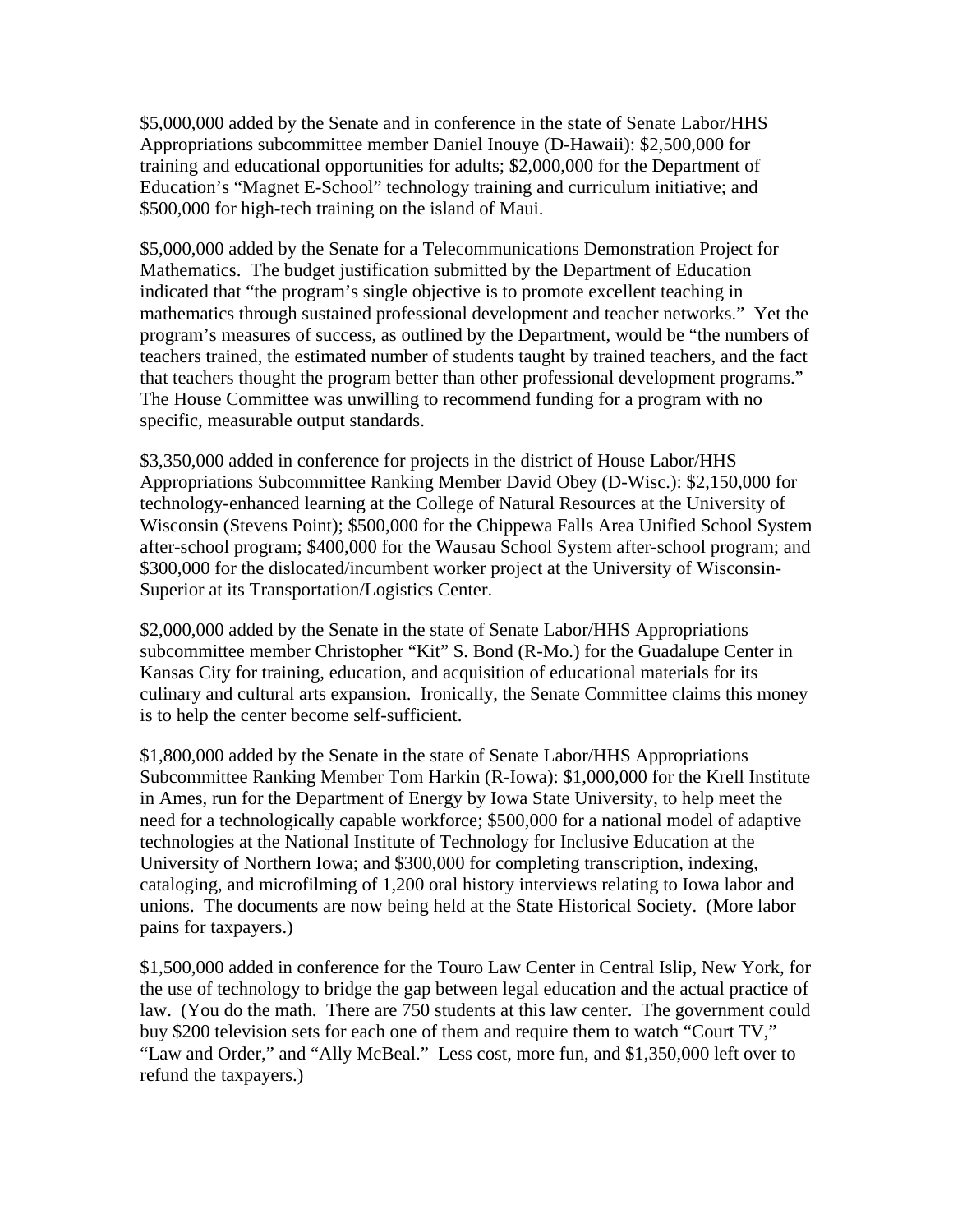\$750,000 recommended by the Senate for the Digital Geospatial and Numerical Data Library at the University of Idaho in the state of Labor/HHS Appropriations subcommittee member Larry Craig (R-Idaho). The rationale behind this project was the Senate Committee's belief that there is a crucial need in rural communities and State agencies for geospatial digital and numerical data that can only be met through the establishment of a data library. (Sounds like the first of hundreds of such libraries, whatever they are.)

\$50,000 added in conference in the district of House Labor/HHS Appropriations subcommittee member Anne Northuup (R-Ky.), equally divided between after-school programs at the Louisville Central Community Centers Youth Education Program and Canaan's Community Development Corporation in Louisville for the Village Learning Center.

### *No institution honors its own the way the Senate does:*

\$6,000,000 added in conference for the Robert J. Dole Institute for Public Service and Public Policy, named for the former Senate majority leader, on the University of Kansas campus in Lawrence.

\$1,000,000 added in conference for the Oregon Institute of Public Service and Constitutional Studies at the Mark O. Hatfield School of Government, named for the former chairman of the Senate Appropriations Committee, at Portland State University.

\$1,000,000 added in conference for the Paul Simon Public Policy Institute, named after the former senator from Illinois, at Southern Illinois University. (Here's to you, Mister Si-eye-mon, a nation gives its money to honor you, woo-woo-woo.)

# **IX. LEGISLATIVE BRANCH**

*Mindful appropriators ensured that the Legislative Branch Appropriations Bill was porkfree in FY 1999. Even though this appropriation is not a large one, it sets an example for all appropriators to follow.* 

# **X. MILITARY CONSTRUCTION**

*Although there was only one new project added by the conferees in the FY 1999 Military Construction Appropriations Bill, members of the House and Senate still managed to slip in 138 projects not requested by the Administration. This year's bill contained seven physical fitness centers, four child development centers, five control towers at Air Force bases that already have such towers, and an \$8.3 million fence, among other not-socritical priorities for the Pentagon. These items helped increase total FY 1999 pork in this year's bill to \$1 billion, an increase of 12 percent over FY 1998's total of \$921 million. Here are some of the items Congress believed were essential to our national defense:*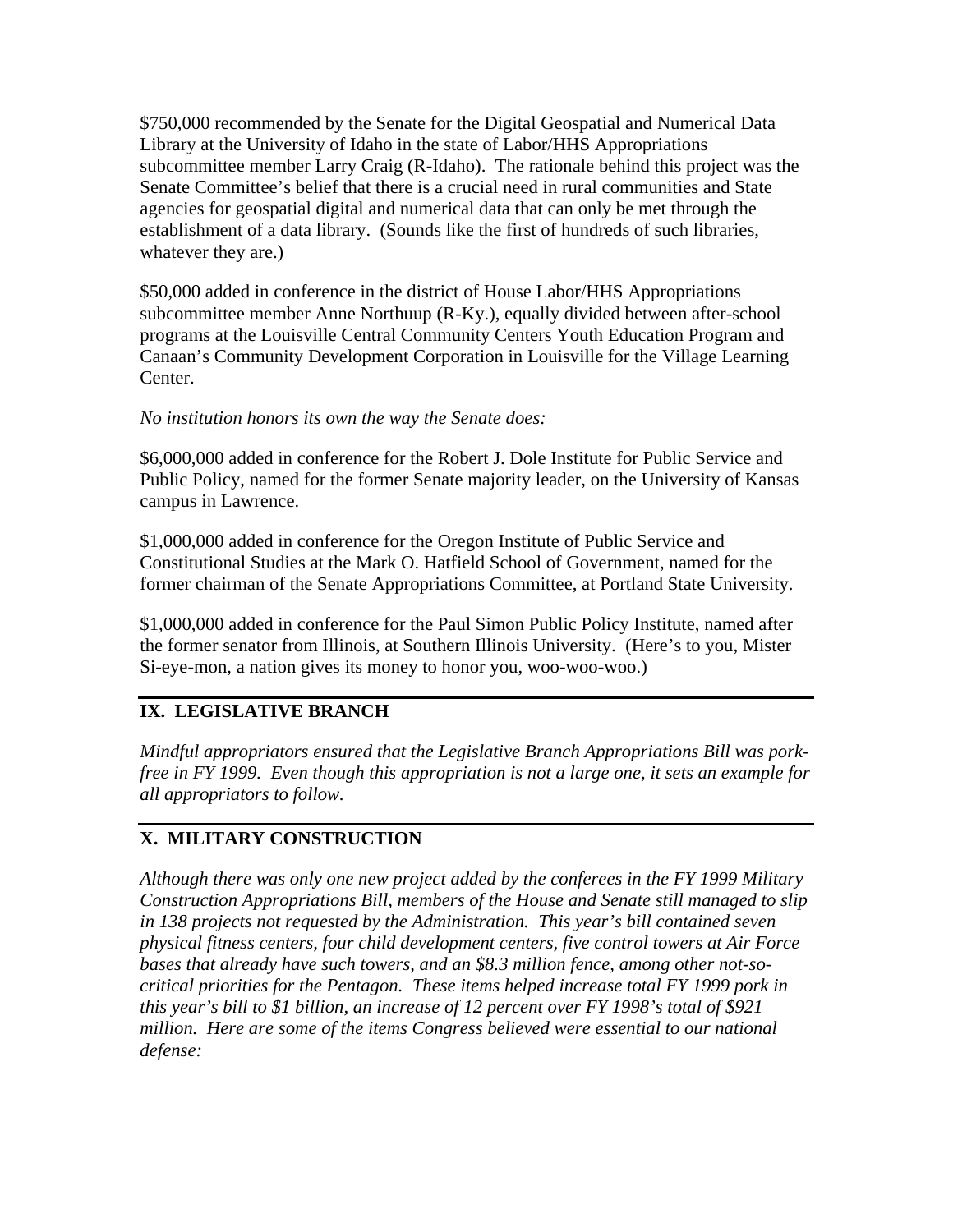\$29,590,000 added by the Senate for projects in the state of Senate Military Construction Appropriations Subcommittee Chairman Conrad Burns (R-Mont.): \$21,690,000 to include the purchase and installation of pre-wired workstations and furnishings for the Armed Forces Reserve Center in Helena and \$7,900,000 to replace a dormitory at Malmstrom Air Force Base.

\$18,900,000 added by the House and Senate in the state of Senate Military Construction Appropriations subcommittee member Lauch Faircloth (R-N.C.) and in the district of House Military Construction Appropriations subcommittee member W.G. "Bill" Hefner: \$10,600,000 for a Fort Bragg barracks upgrade and \$8,300,000 for a fence at Fort Bragg.

\$17,300,000 added by the Senate for two projects in the state of Senate appropriator Byron Dorgan (D-N.D.): \$8,800,000 to add to the physical fitness center at the Grand Forks Air Force Base and \$8,500,000 for taxiway repair at Minot Air Force Base.

\$15,000,000 for the only project added in conference, which was in the state of Senate Military Construction Appropriations subcommittee member Daniel Inouye (D-Hawaii): a Bachelor Enlisted Headquarters (Phase I) at the Navy Kaneohe Bay Marine Corps Air Station.

\$12,190,000 added by the House for projects at Camp Pendleton Marine Corps Base in the district of House Military Construction Appropriations Subcommittee Chairman Ron Packard (R-Calif.): \$7,180,000 for a helicopter outlying landing field and \$5,010,000 for a fitness center.

\$10,350,000 added by the House for two projects at the McConnell Air Force Base in the district of House Military Construction Appropriations subcommittee member Todd Tiahrt (R-Kan.): \$5,900,000 for additions and alterations to the existing avionics shop for the Kansas Air National Guard Unit and \$4,450,000 for a new water storage, treatment, and pumping facility.

\$7,800,000 added by the House for projects at Fort Irwin in the district of House appropriator Jerry Lewis (R-Calif.): \$5,100,000 for a child development center and \$2,700,000 for an education center.

\$6,800,000 added in the Senate in the state of Senate appropriator Pete Domenici (R-N.M.) to repair buildings used in the nuclear weapons program at Kirtland Air Force Base.

\$4,800,000 added by the House in the district of House appropriator C.W. "Bill" Young (R-Fla.) for a dining facility at MacDill Air Force Base.

\$4,300,000 added by the Senate in the state of Senate appropriator Barbara Mikulski (D-Md.) to tear down 19 naval radio towers. The towers, scheduled to be demolished starting in 2000, are to be removed to preserve the "natural setting" of the rabbits and deer living in the 231-acre area known as Greenbury Point. The Naval Academy still needs to get permission to tear down some of the towers, which have been in place for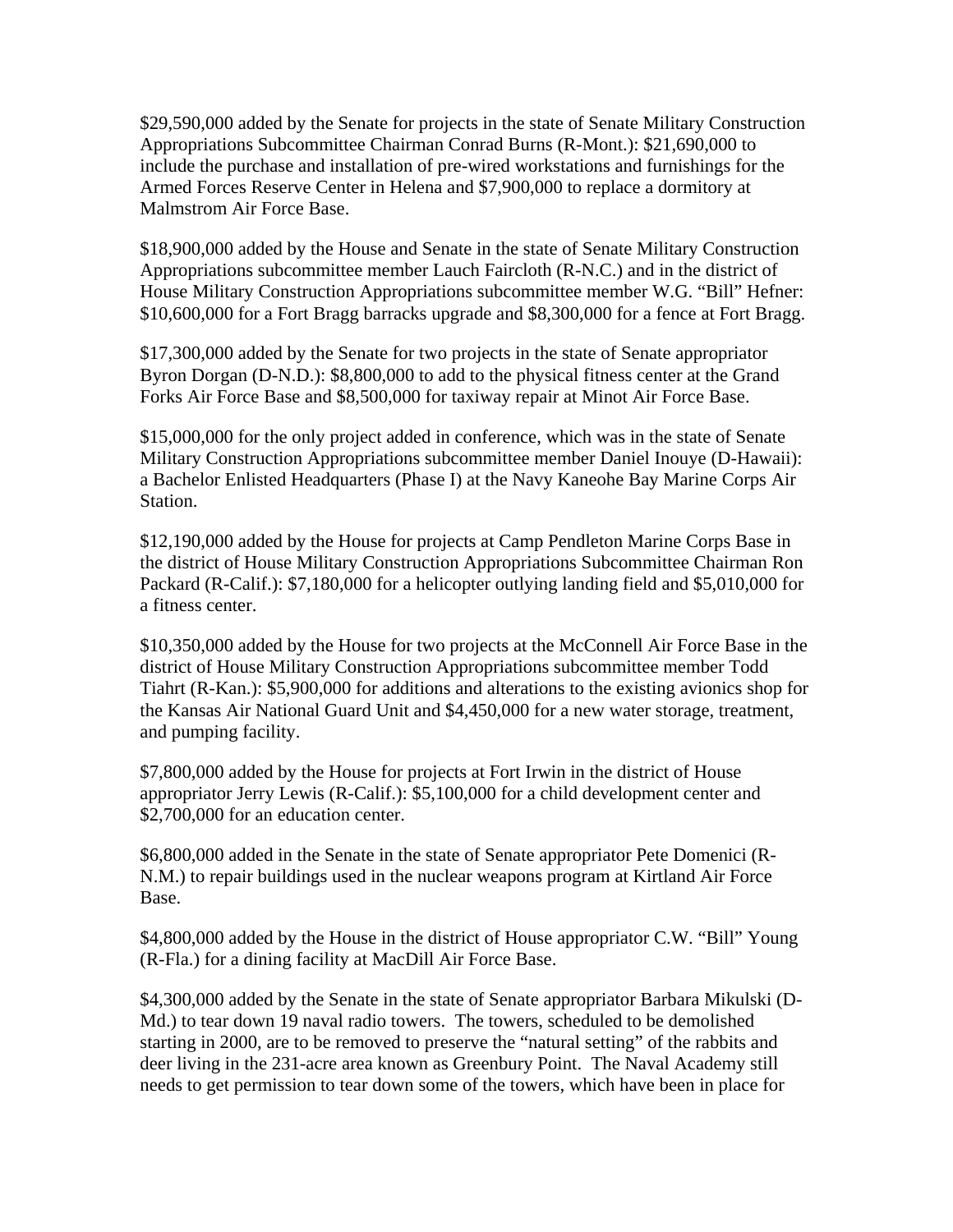more than 80 years, because they have been designated as historical sites. Nonetheless, money has already been appropriated. (This is putting the cart before the horse.)

\$1,600,000 added by the House in the district of House Military Construction Appropriations subcommittee member David Hobson (R-Ohio) for the Air Force Reserve's C-141 glass cockpit flight simulator at Wright-Patterson Air Force Base.

\$1,500,000 added by the Senate in the state of Senate Military Construction Appropriations subcommittee member Larry Craig (R-Idaho) for B1-B Munitions Storage Igloos at Mountain Home Air Force Base.

# **XI. TRANSPORTATION**

*Transportation appropriators again gorged themselves on the hard-earned tax dollars of American taxpayers in FY 1999. The \$217 billion six-year Transportation Equity Act fot the 21<sup>st</sup> Century gave appropriators ample opportunity to belly up to the trough. Transportation pork in FY 1999 is up an incredible 80 percent over FY 1998, from \$710 million to \$1.2 billion. Department of Transportation officials have told CAGW that they continue to be frustrated by Congress' mad dash to earmark these funds. The appropriators claim it is their job to go behind closed doors and horse trade. In FY 1999, 68 percent of all state-specific pork was confiscated by 5.2 percent of the members of Congress – the 28 senators and representatives on the Transportation Appropriations Subcommittees. Those are some pretty fancy horses they're trading, but it's a closed auction with the taxpayers picking up the tab.* 

\$27,100,000 added by the Senate and in conference for projects in the state of Senate Appropriations Committee Chairman Ted Stevens (R-Alaska): \$10,000,000 for Alaska Railroad Rehabilitation; \$4,300,000 for an Anchorage Ship Creek intermodal facility; \$3,500,000 for roadway improvements on the Kenai Peninsula; \$2,000,000 for a volcano monitor to warn airplanes of ash (the Federal Aviation Administration doesn't even know what it is); \$2,000,000 for a Fairbanks intermodal rail/bus transfer facility; \$1,500,000 for State of Alaska intelligent transportation systems; \$1,000,000 for Lake Camp Road, Valley Road, and Beaver Pond Terrace Road; \$900,000 for planning and assistance for the 2001 Special Olympics World Winter Games; \$700,000 for a U.S. Army Corps of Engineers study of rural access; \$700,000 for a Whittier intermodal facility and pedestrian overpass; and \$500,000 for North Slope Borough buses.

\$21,300,000 added by the Senate for projects in the state of Senate Transportation Appropriations Subcommittee Chairman Richard Shelby (R-Ala.): \$5,000,000 for Huntsville intermodal space centers; \$5,000,000 for a Montgomery Union Station intermodal center; \$3,200,000 for Coast Guard facilities at Dauphin Island; \$2,500,000 for a Mobile intelligent transportation system; \$2,000,000 for a Birmingham intermodal facility; \$1,250,000 for a Montgomery intelligent transportation system; \$1,000,000 for a Birmingham alternatives analysis study and preliminary engineering; \$800,000 for University of North Alabama pedestrian walkways; \$500,000 for Dothan Wiregrass Transportation Authority demand response shuttle vehicles and transit facility; and \$50,000 for Jasper buses.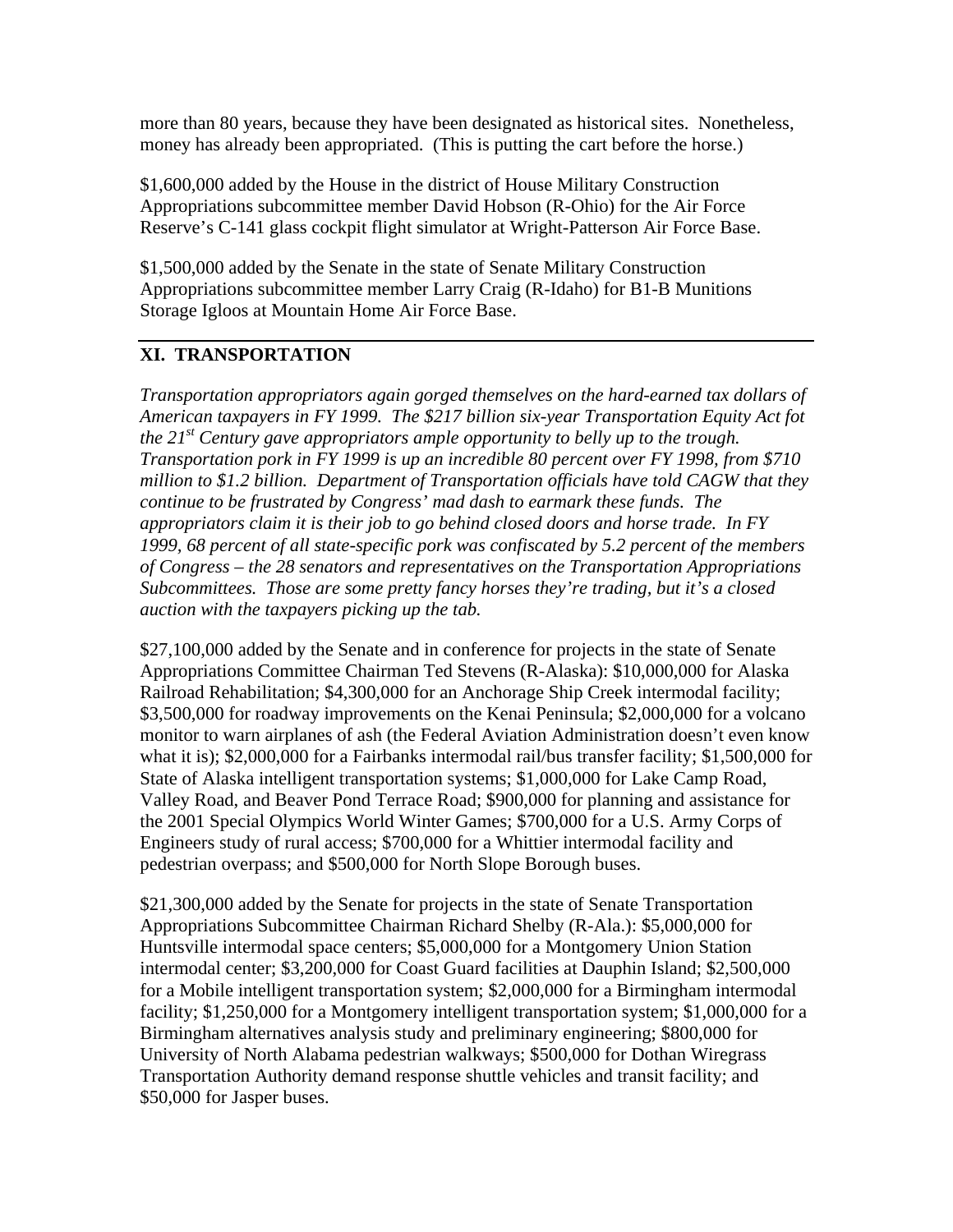\$21,000,000 added by the Senate for projects in the state of Senate Transportation Appropriations subcommittee member Arlen Specter (R-Pa.): \$14,000,000 for Commonwealth of Pennsylvania intelligent transportation systems; \$5,000,000 for a high speed intercity magnetic levitation project between Philadelphia and Pittsburgh; \$1,000,000 for a Delaware River intelligent transportation system; and \$1,000,000 for Pittsburgh North Shore central business district transit options.

\$12,200,000 added by the Senate for projects in the state of Senate Transportation Appropriations subcommittee member Christopher "Kit" S. Bond (R-Mo.): \$4,500,000 for statewide buses and bus facilities; \$2,500,000 for OATS Transit; \$2,500,000 for Kansas City Union Station redevelopment; \$750,000 for St. Louis intelligent transportation systems; \$500,000 for Kansas City intelligent transportation systems; \$500,000 for a Kansas City commuter rail project; \$500,000 for a St. Louis to Jefferson City to Kansas City commuter rail project; and \$450,000 for transit planning for the city of Branson.

\$6,000,000 added by the Senate for projects in the state of Senate Transportation Appropriations subcommittee member Pete Domenici (R-N.M.): \$5,000,000 for the Albuquerque light rail project and \$1,000,000 for the state of New Mexico intelligent transportation systems.

\$4,850,000 added by the Senate for a fuel cell bus program and bus facilities program at Georgetown University in the District of Columbia.

\$4,000,000 added by the House for Hammond, Louisiana, intelligent transportation systems in the district of then House Appropriations Committee Chairman Robert Livingston (R-La.).

\$3,000,000 added by the House for Middlesboro, Kentucky, intelligent transportation systems in the district of House Transportation Appropriations subcommittee member Harold Rogers (R-Ky.).

\$2,000,000 added by the House for projects in the district of House appropriator Henry Bonilla (R-Texas): \$1,000,000 for Laredo intelligent transportation systems and \$1,000,000 for Del Rio intelligent transportation systems.

\$1,500,000 added by the House for projects in the district of House appropriator Norm Dicks (R-Wa.): \$1,000,000 for Port Angeles center bus and bus-related facilities and \$500,000 for Port Angeles intelligent transportation systems.

\$1,000,000 added by the Senate for an Arkansas River project in Little Rock, in the state of Senate appropriator Dale Bumpers (D-Ark.).

\$500,000 added by the House for Fitchburg intelligent transportation systems in the district of House Transportation Appropriations subcommittee member John Olver (D-Mass.).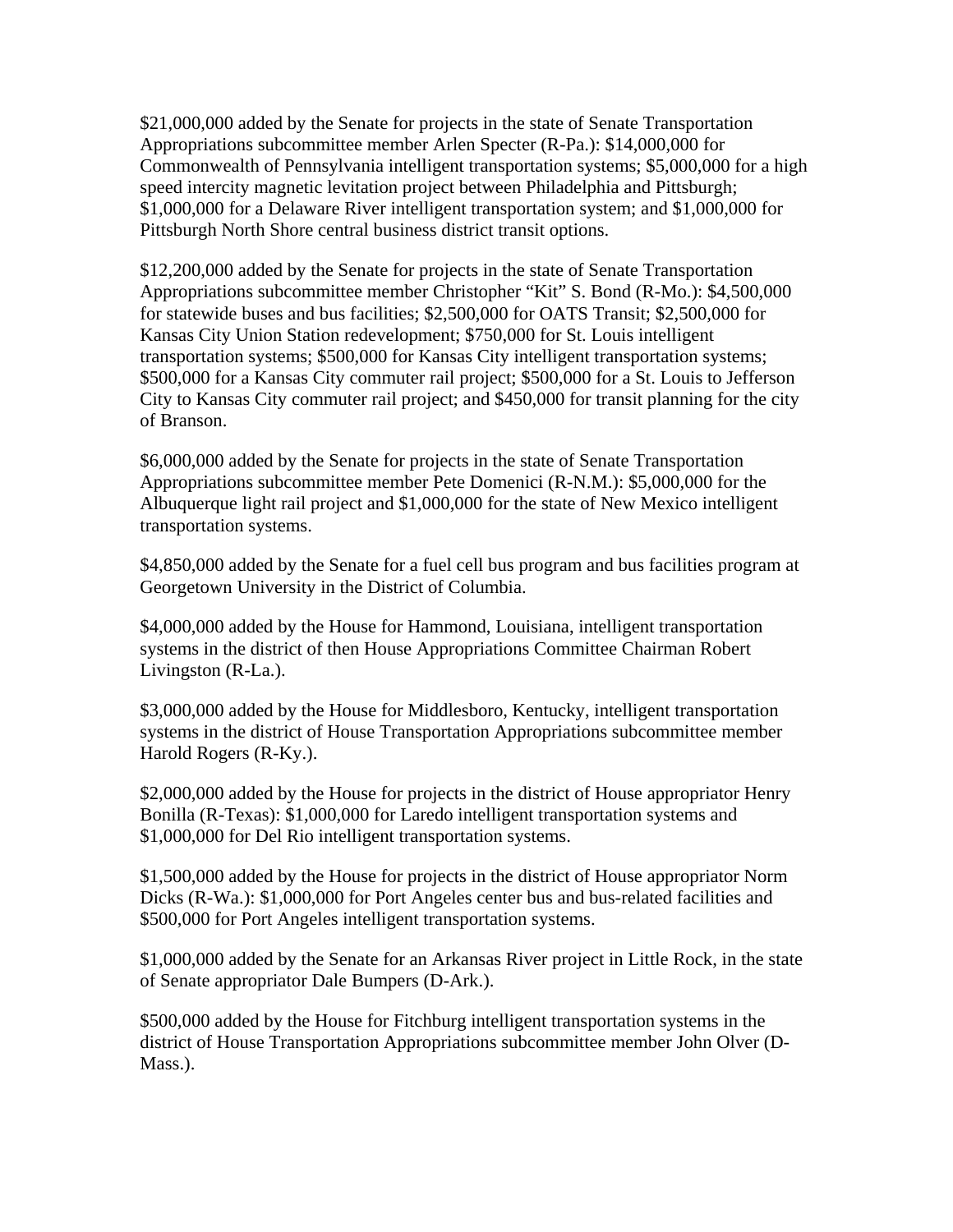\$500,000 added in conference for a water taxi in Savannah in the district of House appropriator Jack Kingston (R-Ga.).

\$250,000 added by the Senate for an Elliot Bay (King County) water taxi in the state of Senate Transportation Appropriations subcommittee members Slade Gorton (R-Wa.) and Patty Murray (D-Wa.). (Sittin' on the dock of the bay, watching our money float away…)

\$200,000 added by the House for a Toledo Mud Hens transit center study in the district of House appropriator Marcy Kaptur (D-Ohio). (Take me out to the ball game – at the taxpayer's expense.)

*The following appropriations are a good indication that Congress likes to play with our money:*

\$1,000,000 added by the Senate for 2002 Winter Olympics security and training assistance in the state of Senate Transportation Appropriations subcommittee member Robert Bennett (R-Utah). (A fitting way to appropriate money for such a scandalplagued event.)

\$1,000,000 added by the Senate for 1999 Special Olympics World Summer Games planning and assistance in the state of Senate Transportation Appropriations subcommittee member Lauch Faircloth (R-N.C.).

# **XII. TREASURY/POSTAL SERVICE/GENERAL GOVERNMENT**

*Like a sequel to a bad movie, courthouse construction is back. The FY 1999 Treasury/Postal Service/General Government Appropriations Bill contained more than \$460 million in unrequested courthouse construction. An Office of Management and Budget official testified in March 1998 that "before we proceed with a courthouse building program that may exceed \$5 billion, cost saving initiatives such as standard building designs, utilization standards, efficient use of office space, and continued use of existing facilities should be included in the 'U.S. Courthouse Design Guide' and agreed upon by all parties." Congress did not listen. What a difference a year makes: total Treasury/Postal pork for FY 1999 exceeded \$469 million – 27 times more than in FY 1998. WOW!* 

\$152,626,000 added for the Brooklyn, New York, Courthouse. The U.S. Attorney's office in New York has arrested 16 individuals suspected of a kickback and bribery scheme in the construction of the courthouse.

\$86,010,000 added for the Jacksonville, Florida, Federal Courthouse.

\$83,959,000 added for the Denver, Colorado, Federal Courthouse. In a press statement, Senate Treasury/Postal Appropriations Subcommittee Chairman Ben "Nighthorse" Campbell (R-Colo.) stated that "Colorado has every right to this money."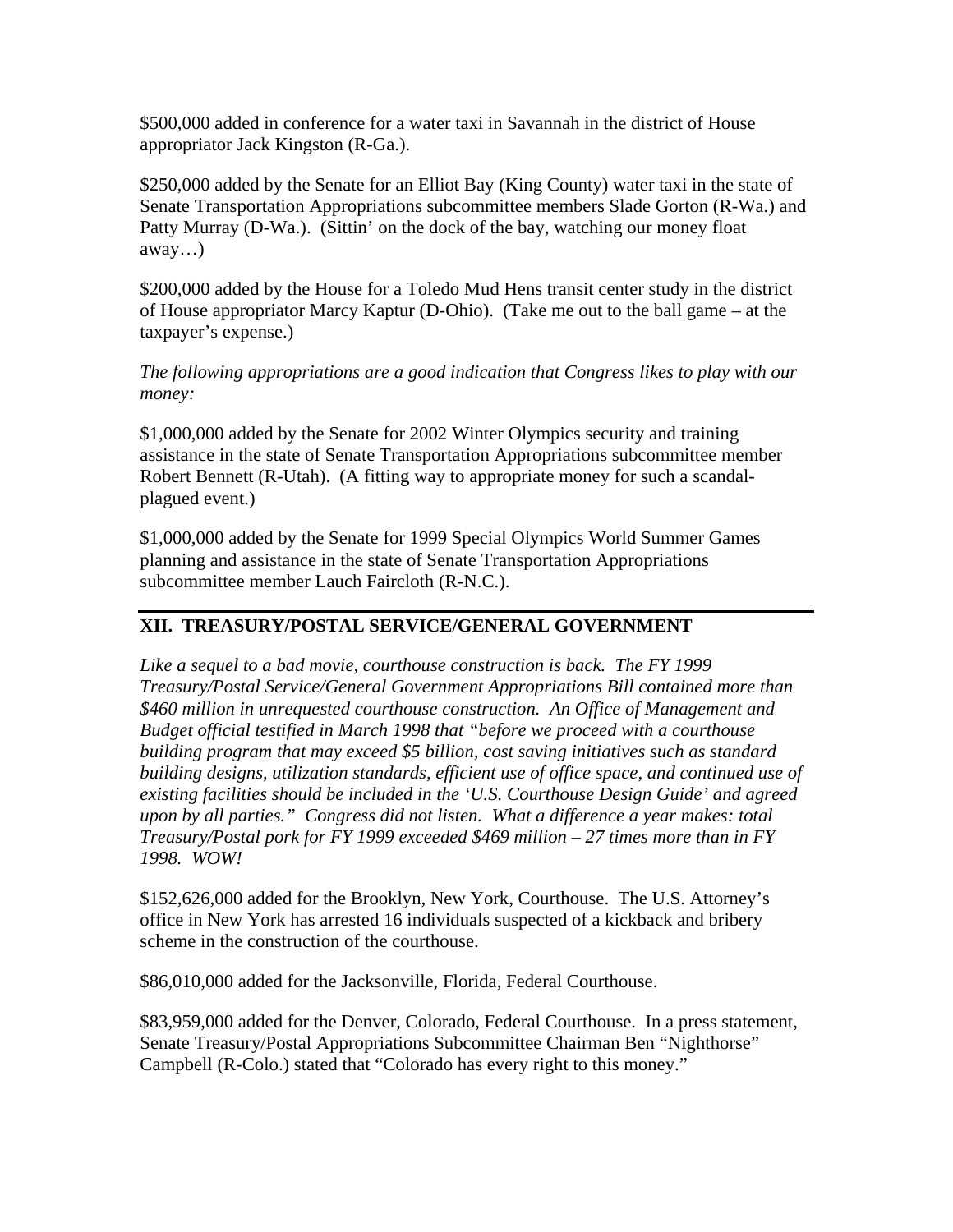\$15, 400,000 added for the San Diego, California, Federal Courthouse. Construction of this courthouse will require the demolition of an 84-year-old historic landmark in San Diego's famous Gaslamp Quarter.

### *The next two entries show the thrill of victory (for appropriators) and the agony of defeat (for taxpayers):*

\$600,000 for the World Alpine Ski Championships in Colorado in the state of Senate Treasury/Postal Appropriations Subcommittee Chairman Ben "Nighthorse" Campbell (R-Colo.) and House appropriator David Skaggs (D-Colo.). (Another snow job for the taxpayers.)

\$475,000 for the Women's World Cup of Soccer. (Appropriators should have given this one the boot.)

### **XIII. VETERANS AFFAIRS (VA)/HOUSING AND URBAN DEVELOPMENT (HUD)/INDEPENDENT AGENCIES**

*The FY 1999 VA/HUD/Independent Agencies Appropriations Bill was a major conduit of pork, containing 565 projects without budget requests. The total of \$789 million was an increase of \$106 million, or 13 percent, over 1998 VA/HUD pork, which totaled \$683 million.* 

*One reason for this increase was the earmarking of funds set aside for Community Development Block Grants (CDBG). The CDBG program was originally established to provide formula grants to aid low- and moderate-income households, eliminate urban blight, and meet emergency needs. But instead of going to the poor, several of these funds were earmarked for unrelated projects in some of the richest towns in America. They included an opera house, a symphony hall, a soccer activity center, and a botanical garden. Out of the 334 CDBG grants, 255 (an astonishing 76 percent) were added in conference. The remaining 79 were added by the Senate. This closed-door deal making benefited the privileged few at the expense of the many.* 

*Congress also larded pork into several EPA accounts, especially wastewater grants. Rather than appropriating funds for pressing national environmental concerns, Congress allocated money for local projects such as a regional environmental finance center and poultry litter studies.* 

*The chairmen of the Senate and House Subcommittees on VA/HUD Appropriations, Sen. Christopher "Kit" S. Bond (R-Mo.) and Rep. Jerry Lewis (R-Calif.), were also very adept at stuffing their own pockets with other people's money in FY 1999. Sen. Bond sent 25 projects totaling \$37,600,000 back to Missouri, and Rep. Lewis sent 15 projects totaling \$18,350,000 back home to San Bernadino and Inyo counties.* 

#### *Pork in Sen. Bond's state of Missouri included:*

\$7,500,000 added by the Senate for the Jefferson Barracks National Cemetery to provide 13,200 grave sites for full casket interments.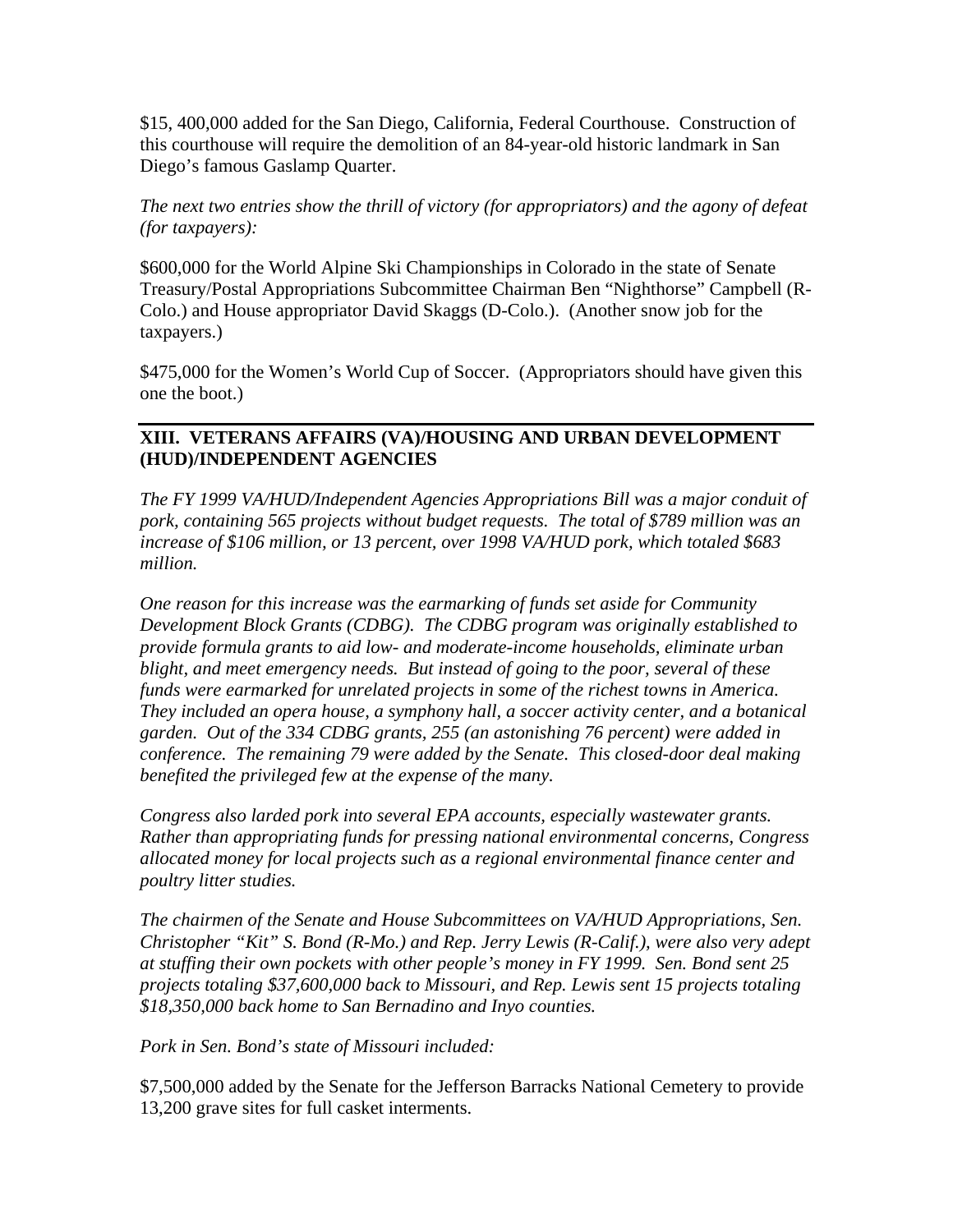\$3,000,000 added in conference for the Center of Excellence at the Truman Memorial VA Medical Center for studies on hypertension, lupus erythematosus, and surfactants. While these may be interesting, and potentially important research projects, they are not at the top of the list of concerns at the Department of Veteran Affairs.

\$2,000,000 added by the Senate for the Food and Agricultural Policy Research Institute's Missouri watershed initiative project to link economic and environmental data with ambient water quality.

\$1,000,000 added by the Senate for the Animal Waste Management Consortium through the University of Missouri to supplement research, demonstration, and outreach projects associated with animal waste.

\$350,000 added in conference to enhance the cultural awareness of the people of St. Louis: \$150,000 to Better Family Life, Inc., which offers school-based programs and cultural programs; \$100,000 for the St. Louis Black Repertory Company to provide cultural arts activities for the St. Louis metropolitan area; and \$100,000 to the Harambee Institute to provide encouragement to children and adults interested in the arts.

\$100,000 added in conference for improvements in accessibility and safety to the Black World History Wax Museum in St. Louis.

### *Pork projects in Rep. Lewis's California district included:*

\$3,000,000 added by the House for Inyo county for water, wastewater, and system infrastructure development and improvement for the Lower Owens River Project.

\$2,000,000 added in conference for the city of Redlands: \$1,000,000 for redevelopment near the historic Fox Theater; \$500,000 for the Boys and Girls Club to develop a youth facility; and \$500,000 for reconstruction of the Alabama Street Bridge.

\$1,850,000 added in conference for San Bernardino county: \$850,000 for the community college district; \$500,000 for the Shack Attack program; \$250,000 for a public park facility; and \$250,000 for the Running Springs Downtown Revitalization Project.

\$1,000,000 added in conference for the city of Loma Linda for infrastructure improvements at Redlands Boulevard and California Street.

#### *Other egregious examples of nonrequested projects included:*

\$20,800,000 for the Louis Stokes Cleveland Veteran Affairs Medical Center in the district of House VA/HUD Appropriations Subcommittee Ranking Member Louis Stokes (D-Ohio). (A fine example of congressional narcissism.)

\$18,825,000 added by the Senate and in conference for 15 projects in the state of Senate VA/HUD Appropriations Subcommittee Ranking Member Barbara A. Mikulski (D-Md.), including: \$1,500,000 for economic development and revitalization in the southern Silver Spring business district; \$1,000,000 for Somerset County wastewater treatment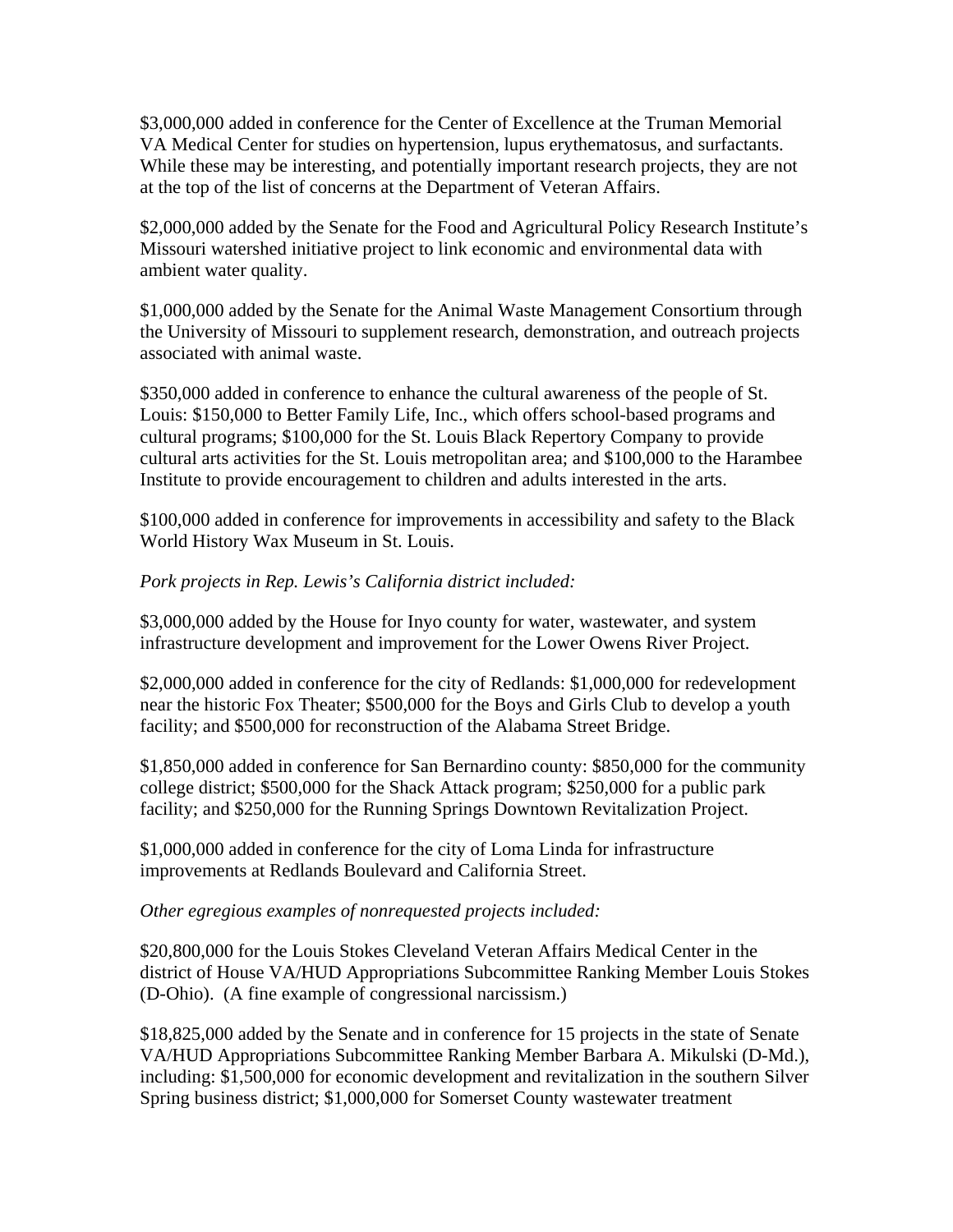improvements in support of biological nutrient removal; \$500,000 for Montgomery County for the Easter Seals Break-Away Senior Day Care Center; and \$225,000 for a cooperative research and demonstration project to determine the feasibility of using poultry litter as a fuel to generate electric power. (Is there a fowl stench in the air?)

\$13,150,000 added by the Senate and in conference for nine projects in the state of Senate Appropriations Committee Chairman Ted Stevens (R-Alaska), including: \$3,000,000 for a demonstration project involving leaking fuel tanks in rural Alaskan villages; \$2,500,000 for the Alaska Vocational Technical Center in Seward for a maritime vessel simulator; \$2,500,000 for the University of Alaska Museum in Fairbanks, which has held such famous exhibits as "Women of the Alaska Gold Rush"; and \$350,000 for the Noel Wein Memorial Library in Fairbanks.

\$9,500,000 added by the Senate in the state of Senate appropriator Arlen Specter (R-Pa.) for the Lebanon Veteran Affairs Medical Center for nursing unit renovations, including increased patient privacy.

\$8,950,000 added by the Senate and in conference in the state of Senate VA/HUD Appropriations subcommittee member Larry Craig (R-Idaho): \$4,750,000 to improve and add facilities to the St. Maries drinking water system; \$2,500,000 for the restoration of Milo creek in Kellog and Wardner; \$1,200,000 for the University of Idaho's Riverbend Research and Training Park in Post Falls; and \$500,000 for the Treasure Valley Hydrologic Project, to develop a comprehensive understanding of water resources in Ada and Canyon counties.

\$5,000,000 added by the Senate for projects in the state of Senate VA/HUD Appropriations subcommittee member Richard Shelby (R-Ala.): \$3,000,000 for Geneva county drinking water system improvements; \$1,000,000 for the Alabama Center for Estuarine Studies; and \$1,000,000 for the development of the Center for Early Southern Life at Alabama Constitution Village in Huntsville.

\$3,300,000 added by the House and in conference for projects in the district of House appropriator Joseph McDade (R-Pa.): \$1,300,000 for the Lake Wallenpaupack environmental restoration project; \$500,000 for Scranton's Goodwill Industries elderly housing project; \$500,000 for a residential treatment facility for autistic adults in Wyoming County; \$500,000 to improve the site tipple and yard at the Lackawanna County Coal Mine; and \$500,000 to replace the treatment and residential facility in Scranton, which serves and houses children in need of mental health, behavioral, and protective services.

\$3,000,000 added by the Senate in the state of Senate appropriator Daniel Inouye (D-Hawaii), including: \$2,000,000 for the Hawaii Housing Authority to construct the Community Resource Center at Kuhio Homes/Kuhio Park Terrace in Honolulu; \$500,000 for the EPA's Office of Sustainable Ecosystems and Communities and the Hawaii Department of Health to conduct demonstration projects to aid the communities on the islands of Maui and Molokai in rehabilitating native Hawaiian fish ponds; and \$500,000 for the Ala Wai Canal watershed improvement project.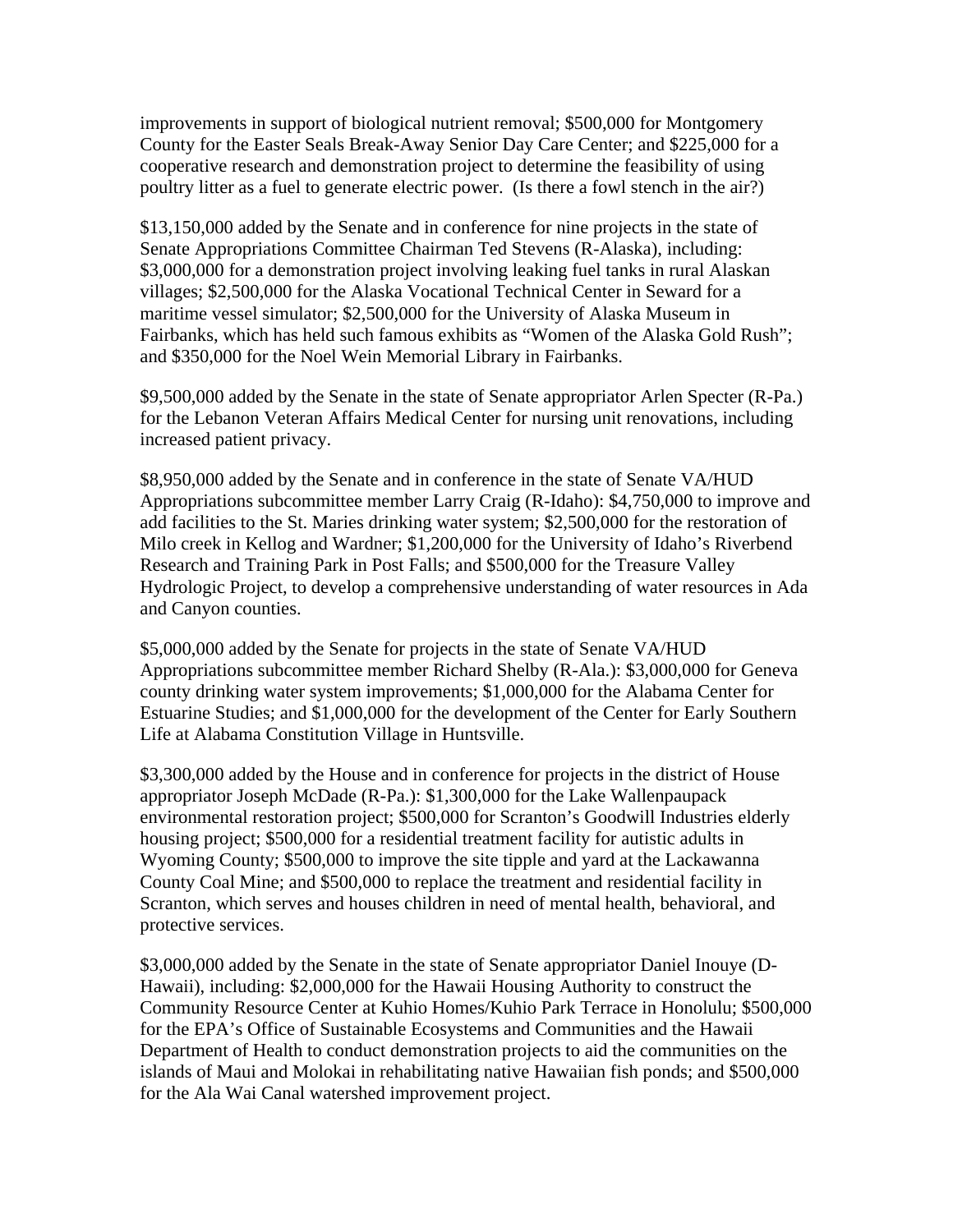\$2,950,000 added by the Senate for projects in the State of Senate VA/HUD Appropriations subcommittee member Patrick Leahy (D-Vt.), including: \$1,000,000 for the Lake Champlain Science Center in Burlington; \$1,000,000 for downtown development in the city of Barre; \$500,000 to renovate the Opera House at Enosburg; \$250,000 to work with farmers and the Natural Resources Conservation Service to reduce phosphorous runoff into Lake Memphremagog; and \$200,000 for the Burlington Community Land Trust for a multi-generational center.

\$2,600,000 added in conference in the state of Senate VA/HUD Appropriations subcommittee member Barbara Boxer (D-Calif.): \$1,500,000 for the Sacramento Urban League Workforce Development Center; \$350,000 for Marin, one of America's richest counties, for the development of a cultural and community center; \$500,000 for the city of Lancaster, evenly divided between relocation of the  $50<sup>th</sup>$  District Agricultural Association Fairgrounds and construction of the National Soccer Activity Center; and \$250,000 for the city of Stockton to acquire and rehabilitate the Old Stockton Hotel.

\$2,500,000 added by the Senate and in conference in the state of Senate VA/HUD Appropriations subcommittee member Frank Lautenberg (D-N.J.): \$750,000 for the New Jersey Community Development Corporation; \$750,000 for Cumberland County for the city of Bridgeton redevelopment project; \$500,000 for the Lower Essex Street Waterfront Park Project, which will include a fishing pier, pedestrian pathways, and open fields; and \$500,000 for construction of the Center for Performing and Visual Arts at Ramapo College.

\$2,200,000 added in conference in the district of House VA/HUD Appropriations subcommittee member Marcy Kaptur (D-Ohio) for the city of Toledo to address improvements to central city neighborhoods, the historic main public library, and downtown area projects, and to leverage the potential of Toledo's not-for-profit community development corporations.

\$2,200,000 added in conference in the district of House VA/HUD Appropriations subcommittee member Alan Mollohan (D-W.Va.): \$1,000,000 for the city of Parkersburg for economic development and downtown revitalization efforts; \$450,000 for the Institute of Software Research in Fairmont; \$400,000 for downtown revitalization and historic preservation of the city of Thomas; \$250,000 for the Fairmont Community Development Partnership; and \$100,000 for the Friends of Highgate in Fairmont.

\$1,725,000 added by the House and in conference in the district of House appropriator Anne Northrup (R-Ky.): \$1,600,000 for the St. Stephen Lifestyle Enrichment Center Campus for renovations in Louisville and \$125,000 for the University of Louisville to establish a regional environmental finance center at the Kentucky Institute for the Environment and Sustainable Development.

\$1,450,000 added in conference for projects in Syracuse, in the district of House VA/HUD Appropriations subcommittee member James Walsh (R-N.Y.): \$750,000 for St. Joseph's Hospital Health Center for the Central New York Cardiac Care and Hemodialysis Enhancement Center; \$400,000 for the Museum of Science and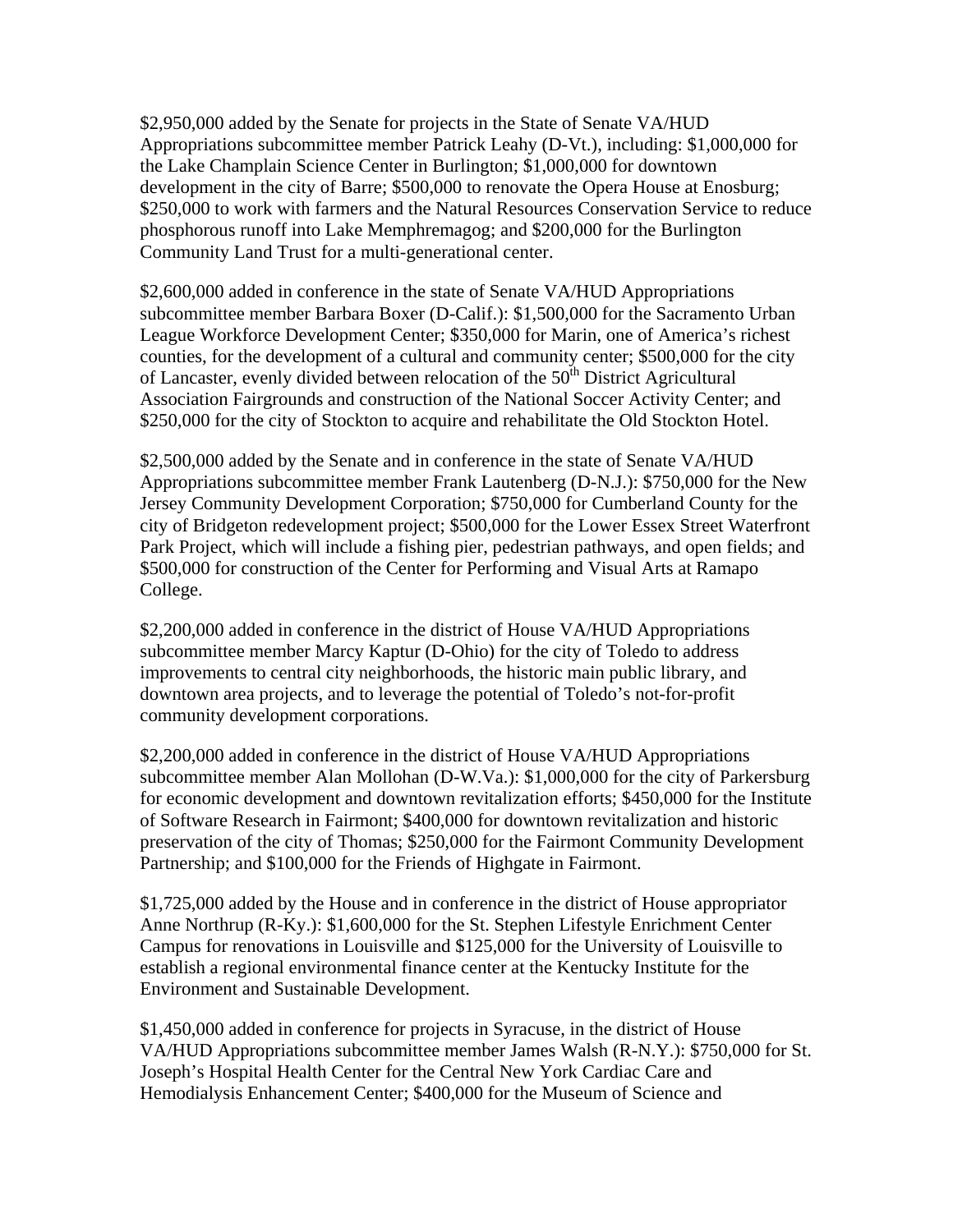Technology; \$200,000 for the renovation of the Boys and Girls Club facilities; and \$100,000 for the Sally Coyne Health Care Center for Independence.

\$1,000,000 added by the House in the district of VA/HUD Appropriations subcommittee member David Hobson (R-Ohio) for the renovation of Wittenberg University's science facility. Specifically, the money will be used to provide renovated and enlarged quarters for one large chemistry department. In a press release, Rep. Hobson said he can't wait to be invited back to see the new chemistry department and laboratory. (Rep. Hobson obviously has no chemistry with the American taxpayer.)

\$1,000,000 added in conference for an interactive visitors center and museum for the Mills Spring Battlefield Association in the state of appropriators Sen. Mitch McConnell (R-Ky.) and Rep. Anne Northrup (R-Ky.).

\$1,000,000 added by the Senate in the state of Senate VA/HUD Appropriations subcommittee member Ben "Nighthorse" Campbell (R-Colo.) for the city of Durango to develop the Cultural Arts Complex of southwest Colorado.

\$700,000 added in conference for the renovation of the historic Mackinac County courthouse in Michigan. (Members had ample opportunity to lard up the Treasury/Postal Appropriations Bill with useless courthouse construction.)

\$500,000 added by the Senate in the state of Senate appropriator Byron Dorgan (D-N.D.) for Turtle Mountain Community College for the Turtle Mountain Economic Development and Education Complex.

\$500,000 added by the Senate for the Boston Symphony Orchestra for restoration of the Boston Symphony Hall. (This is a real kick in the brass to taxpayers.)

\$500,000 added in conference in the district of House VA/HUD Appropriations subcommittee member Rodney Frelinghuysen (R-N.J.) for economic redevelopment initiatives in Morristown. According to a press release, it is not even known what will be done with the money yet, although there are "a myriad of projects which might benefit from the infusion of this money." Possible projects include the preparation of an updated master plan, a streetscape improvement project, and revitalization of both Speedwell and Martin Luther King Avenues, clearly projects of vital national importance.

\$300,000 for the City of Bad Axe, Michigan, for a water and sewer project. (Now taxpayers really have an axe to grind.)

\$250,000 added in conference in the district of House appropriator Michael Forbes (R-N.Y.) for the renovation and revitalization of the Westhampton Beach Performing Arts Center, in one of the richest towns in New York.

\$250,000 added in conference for the demolition of abandoned grain elevators in the town of Tonawanda, New York.